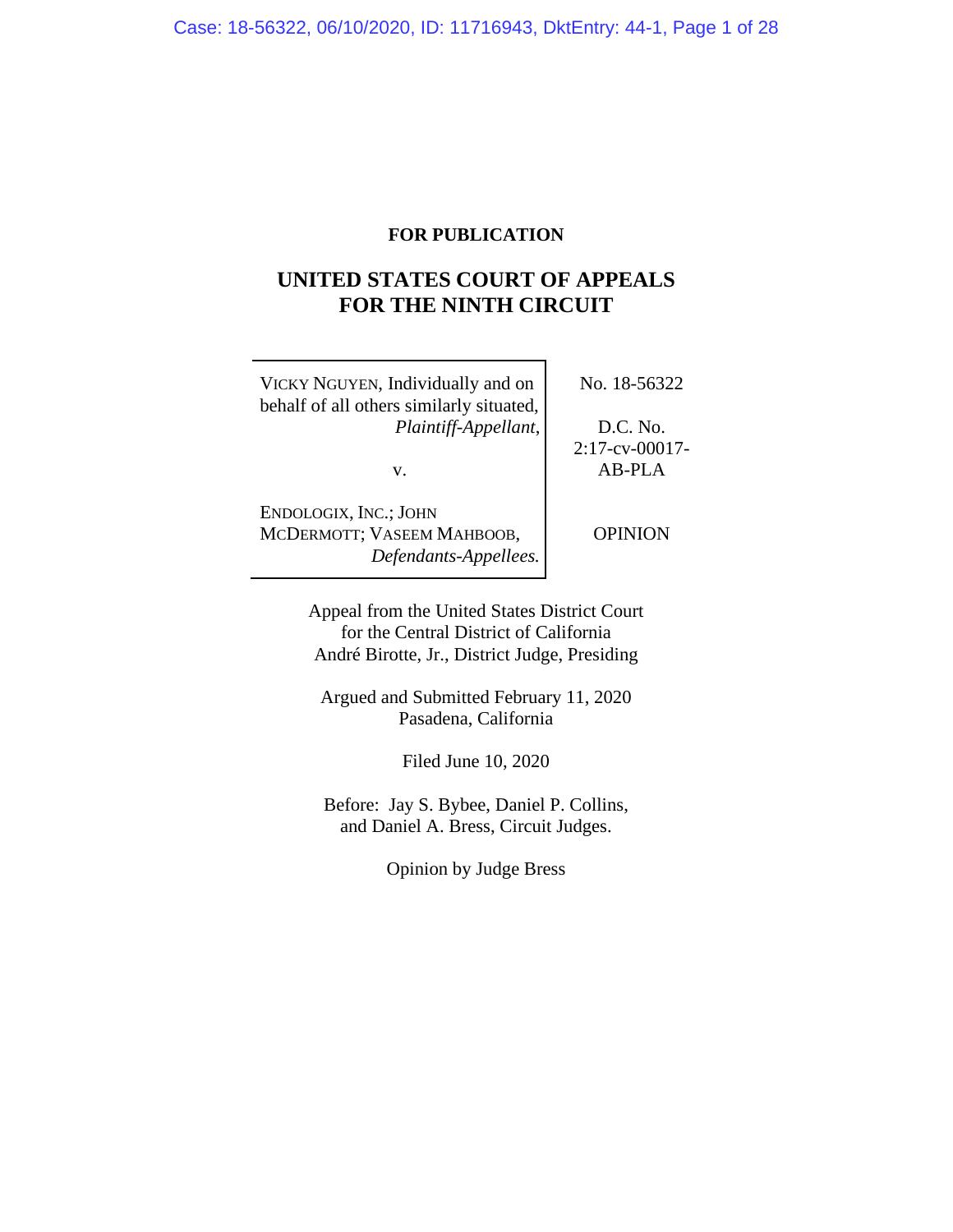# **SUMMARY\***

# **Securities Fraud**

Affirming the district court's dismissal of a putative securities class action under §§ 10(b) and 20(a) of the Securities Exchange Act of 1934 and SEC Rule 10b-5, the panel held that the plaintiff failed sufficiently to plead facts giving rise to a strong inference that defendants made false or misleading statements either intentionally or with deliberate recklessness.

Plaintiff alleged that a medical device company misled the investing public about whether the Food and Drug Administration would approve the company's new aneurysm sealing product. Plaintiff's central theory was that company executives knew the device had encountered problems in Europe that would manifest again in U.S. clinical trials, which would in turn lead the FDA to deny premarket approval.

The panel held that allegations that are implausible do not create a strong inference of scienter under the Private Securities Litigation Reform Act. Finding persuasive a decision of the Fourth Circuit, the panel concluded that plaintiff's core theory had no basis in logic or common experience. Based on plaintiff's complaint, the more plausible inference was that the company made optimistic statements about its prospects for FDA approval because its U.S. testing looked promising, not because the company was

**<sup>\*</sup>** This summary constitutes no part of the opinion of the court. It has been prepared by court staff for the convenience of the reader.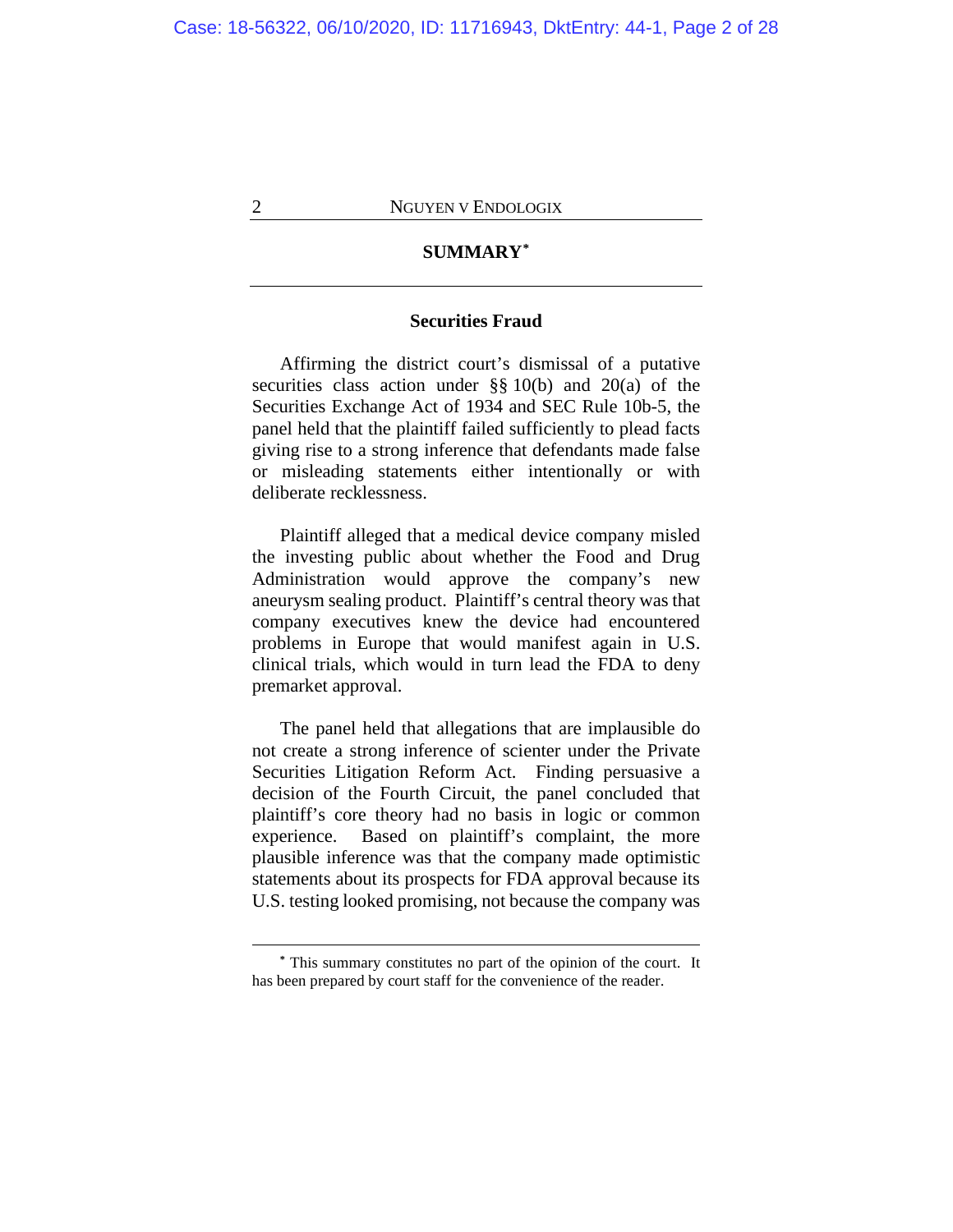quixotically seeking FDA approval for a medical device application it knew was destined for defeat.

# **COUNSEL**

Laurence M. Rosen (argued), The Rosen Law Firm P.A., Los Angeles, California, for Plaintiff-Appellant.

Jason de Bretteville (argued), Justin N. Owens, Aaron C. Humes, and Sheila Mojtehedi, Stradling Yocca Carlson & Rauth P.C., Newport Beach, California, for Defendants-Appellees.

# **OPINION**

BRESS, Circuit Judge:

In this putative securities class action, the plaintiff alleges that a medical device company misled the investing public about whether the Food and Drug Administration (FDA) would approve the company's new aneurysm sealing product. Plaintiff's central theory is that company executives knew the device had encountered problems in Europe that would manifest again in U.S. clinical trials, which would in turn lead the FDA to deny premarket approval. In a securities fraud case, the plaintiff must plead scienter, namely, that defendants made false or misleading statements either intentionally or with deliberate recklessness. In this case, and for all the complaint's girth, it lacks a critical ingredient under the Private Securities Litigation Reform Act (PSLRA): allegations that "state with particularity facts giving rise to a *strong inference* that the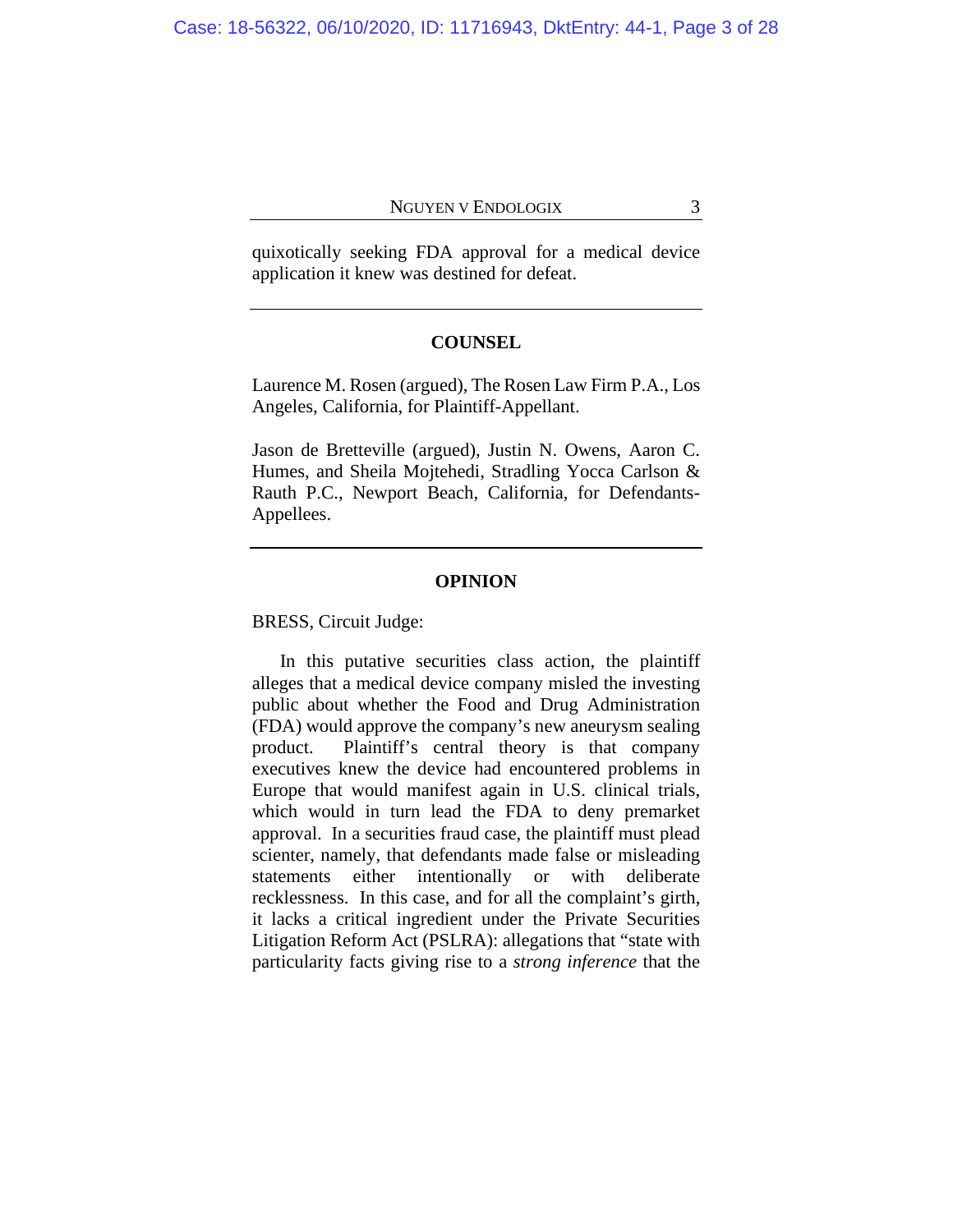defendant acted with the required state of mind." 15 U.S.C.  $§ 78u-4(b)(2)(A)$  (emphasis added).

Allegations that are implausible do not create a strong inference of scienter. Under the facts alleged, plaintiff's core theory—that the company invested in a U.S. clinical trial and made promising statements about FDA approval, yet knew from its experience in Europe that the FDA would eventually reject the product—has no basis in logic or common experience. Based on plaintiff's complaint, the more plausible inference is that the company made optimistic statements about its prospects for FDA approval because its U.S. testing looked promising, not because the company was quixotically seeking FDA approval for a medical device application it knew was destined for defeat. We therefore affirm the district court's judgment dismissing the complaint and denying leave to amend.

I

The following factual allegations are taken from plaintiff's second amended complaint, which we refer to generally as the "complaint." In the present posture, we treat the complaint's allegations as true and construe them in the light most favorable to the plaintiff. *Zucco Partners, LLC v. Digimarc Corp.*, 552 F.3d 981, 989 (9th Cir. 2009).

A

Defendant Endologix is a publicly traded company that manufactures and sells medical devices for the treatment of abdominal aortic aneurysms. The company focuses on treating disorders of the aorta, the largest artery in the body, which runs from the chest to the abdomen. One such disorder is atherosclerosis, a disease that weakens the walls of blood vessels and can cause them to expand outward.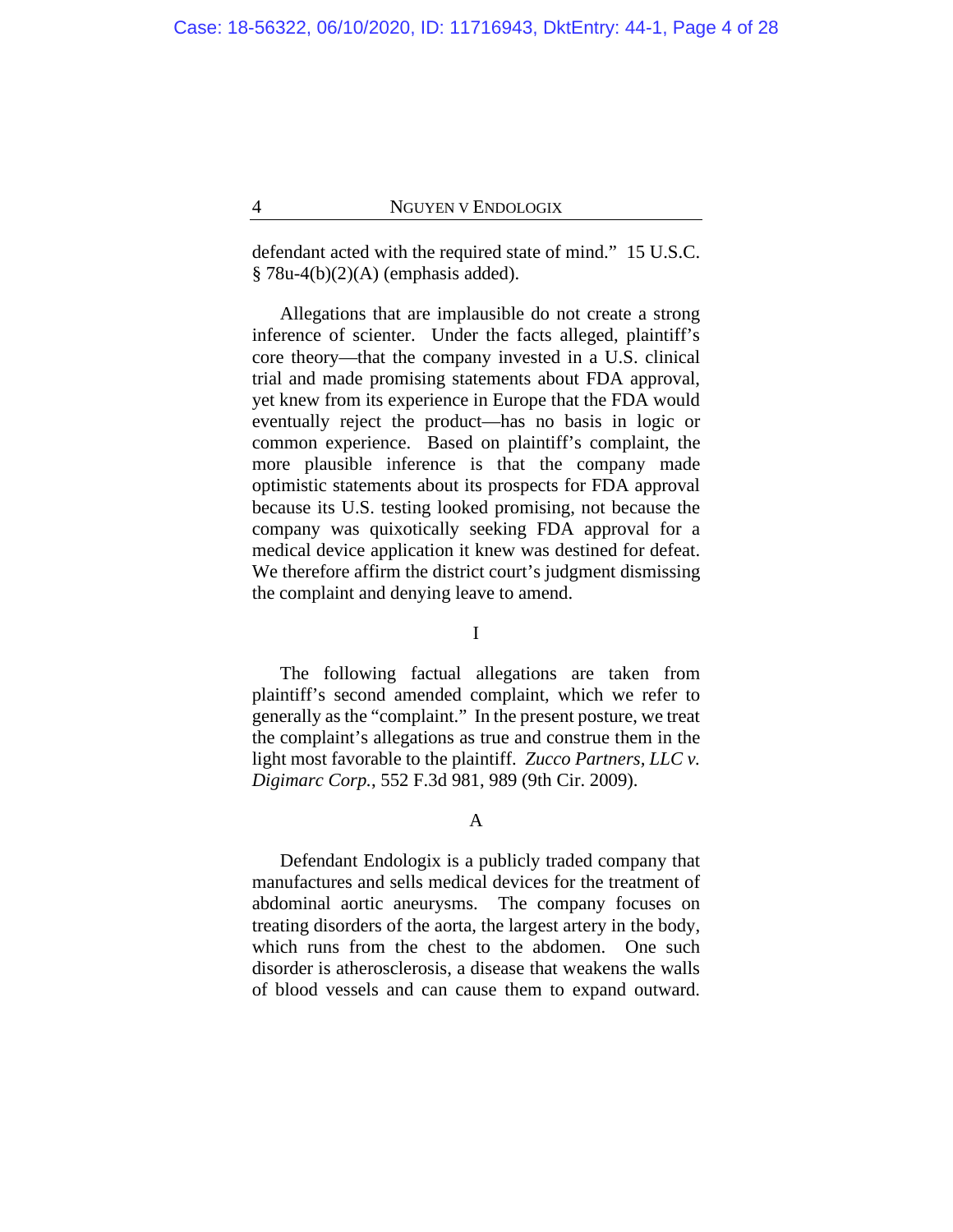This expansion is known as an aneurysm and results in an unwanted bulge, called an aneurysm sac. An abdominal aortic aneurysm occurs in the abdominal section of the aorta and can result in dangerous internal bleeding if the aneurysm ruptures. Traditional methods of treating abdominal aortic aneurysms include surgery and endovascular repair. A new, more innovative method is endovascular sealing.

Endologix's endovascular sealing product is called Nellix. The device is placed directly into a patient and works somewhat like a stent. But rather than repair the aneurysm like traditional devices, Nellix instead seals the aneurysm sac, reducing the likelihood that the aneurysm will rupture. This method of treatment is thought to reduce postprocedure complications that can occur with the use of aneurysm repair devices. Complications include endoleaks, when blood leaks into the aneurysm sac, and "migration," when a device moves from the location where it was initially placed. Untreated migration can result in blood flow into the aneurysm sac, further aneurysm expansion, and rupture. Remember the term "migration," because it becomes a focal point in plaintiff's allegations.

Endologix first introduced Nellix in Europe in February 2013, after regulators there granted "CE Mark" approval. Plaintiff acknowledges that "[g]enerally, CE marking is thought to be a much quicker, less rigorous process than FDA approval." Beginning in October 2013, Endologix tracked the device's real-world performance through a global registry. The global registry was designed to include 300 patients in up to 30 international centers. By September 2016, Endologix had acquired two years of data from this registry.

So that it could market Nellix in the United States, Endologix sought premarket approval from the FDA.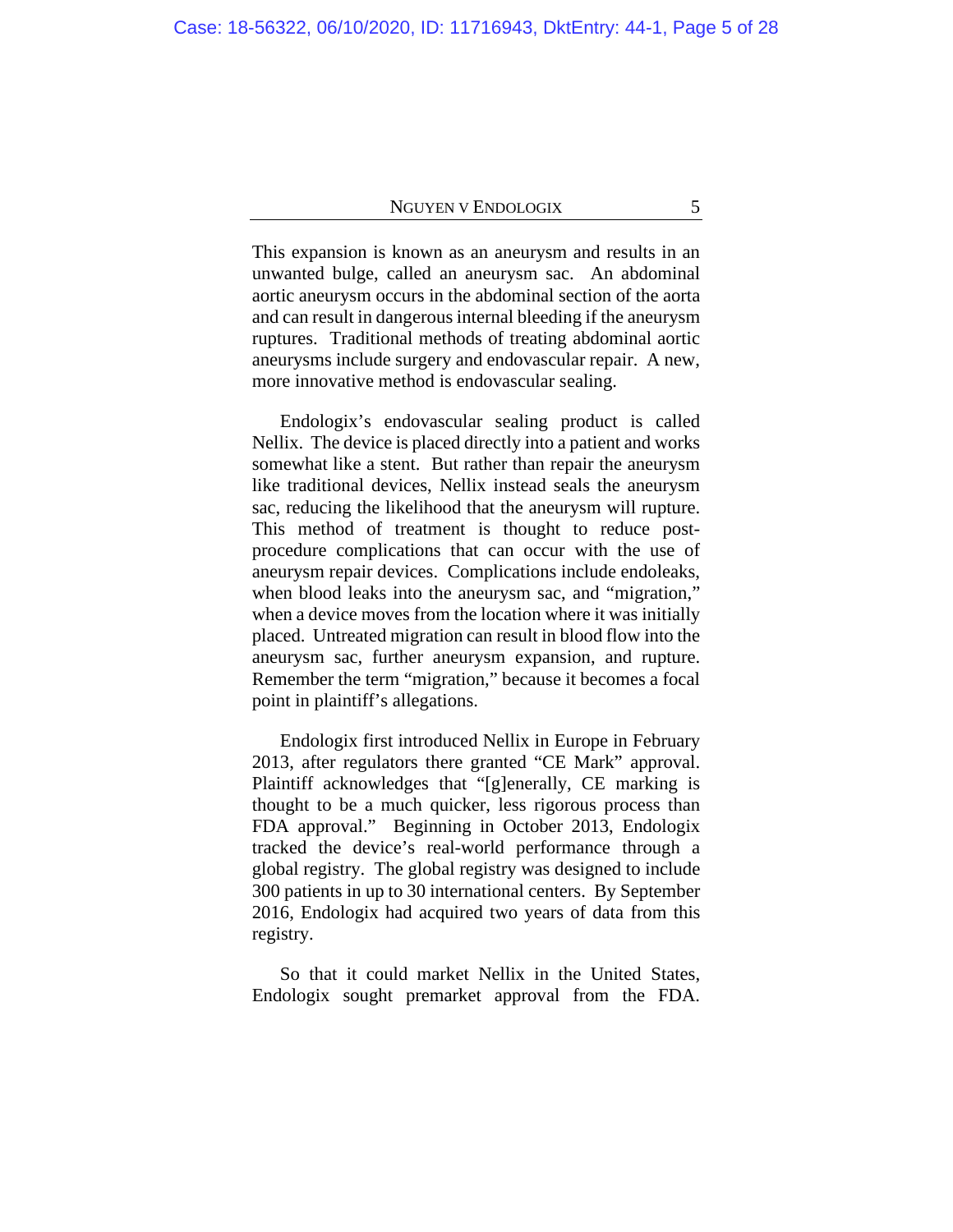Premarket approval, or "PMA," is a stringent process in which the FDA determines whether scientific evidence demonstrates that a given device is safe and effective for its intended use. A premarket approval application must include a device's indications for use ("IFU"), which describe "the disease or condition the device will diagnose, treat, prevent, cure, or mitigate, including a description of the patient population for which the device is intended." 21 C.F.R.  $\S 814.20(b)(3)(i)$ . Nellix initially had a broad IFU because it was thought to be compatible with all types of patients, including those with complex anatomies who could not receive treatment using traditional endovascular repair devices.

As part of the FDA process, Endologix in December 2013 received approval from the FDA to conduct a clinical trial for Nellix. *See generally* 21 C.F.R. § 812, *et seq.* This clinical trial, which the complaint refers to as the "EVAS Forward IDE," began in January 2014 and involved 179 patients across 29 centers, approximately 25 of which were in the United States. After one year of monitoring these patients, Endologix submitted the clinical trial results to the FDA. By November 2016, the two-year data were available. The results of the clinical study are discussed below. But first, it is necessary to backtrack a little in time and switch continents to Europe, where Endologix first deployed Nellix.

B

The complaint alleges that device migration in European patients had "implications for FDA approval of Nellix," because "[i]f Nellix was unsafe for European patients it would prove equally unsafe for U.S. patients." The complaint alleges that while the FDA approval process was ongoing, Endologix, its Chief Executive Officer John McDermott, and its Chief Financial Officer Vaseem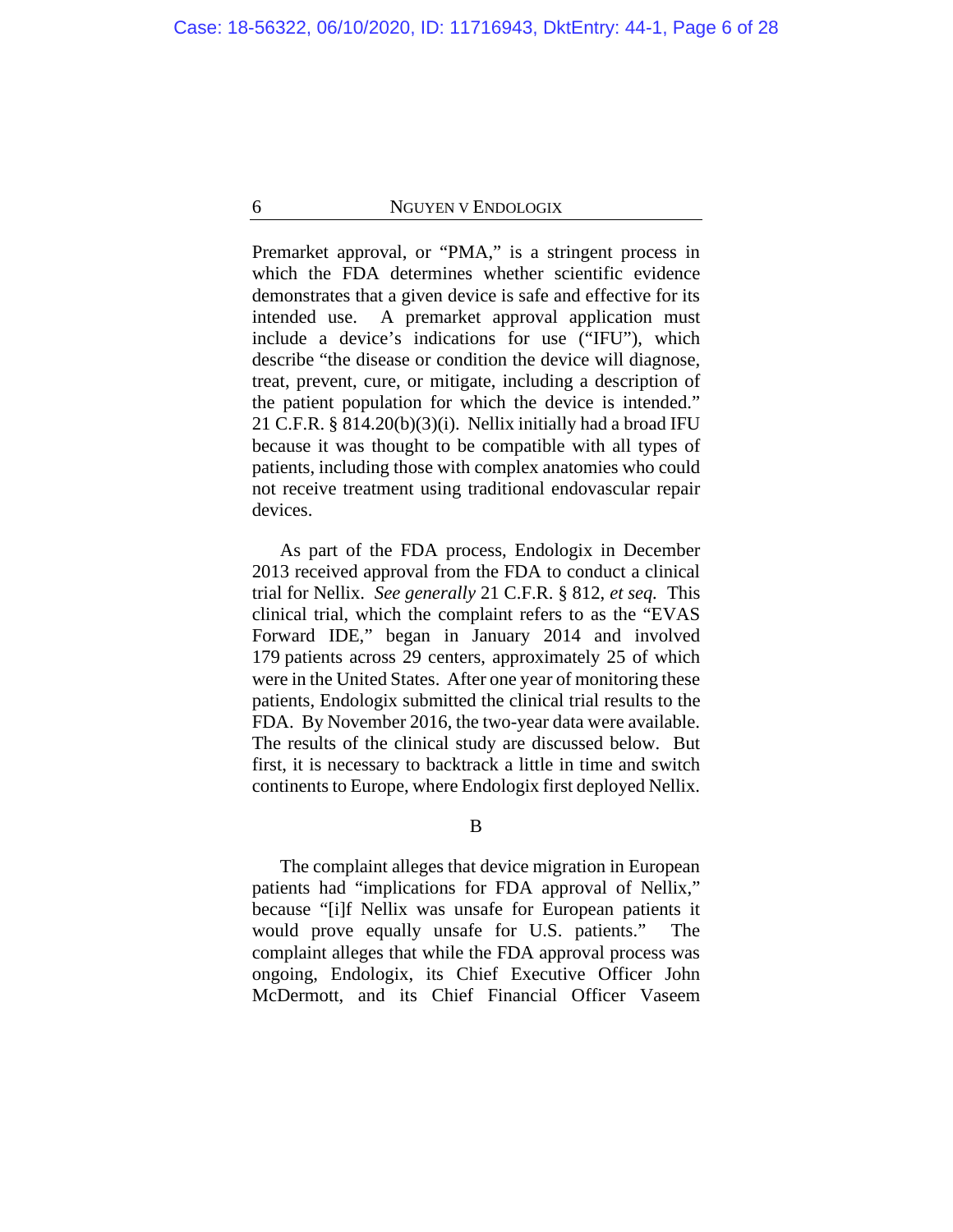Mahboob, became aware that Nellix was migrating in European patients.

The complaint identifies several sources for this allegation. It relies heavily on allegations from Confidential Witness 1, referred to as "CW1," a former Endologix employee who served first as Director of Research and Development and later as the company's head of Aortic Procedure Development. Shortly after plaintiff filed her first amended complaint citing allegations from CW1, CW1 submitted a declaration in the district court disavowing the plaintiff's allegations, denying having "ma[de] many of the statements attributed to me," and stating that "most of the factual assertions attributed to me . . . are contrary to my understandings of fact and my opinions." The district court did not consider this later declaration in granting Endologix's motion to dismiss and neither do we.**<sup>1</sup>**

The complaint alleges that CW1 was involved with the development of Nellix from the start. According to CW1, European doctors in 2015 began sending Endologix a "stream of complaints and incident reports" claiming that Nellix was migrating in their patients. CW1 alleged that by the fall of 2015, migration was a "serious problem," and McDermott and Mahboob became "very involved." CW1 characterized the European migration issue as the "biggest thing we had going at the company" and stated that McDermott and Mahboob were "given everything" the company put together in an attempt to solve the problem, including "thousands of pages of paper with studies and reports." In December 2015, McDermott held a series of

<sup>&</sup>lt;sup>1</sup> We therefore deny plaintiff's motion to strike defendant's answering brief and supplemental excerpts of record.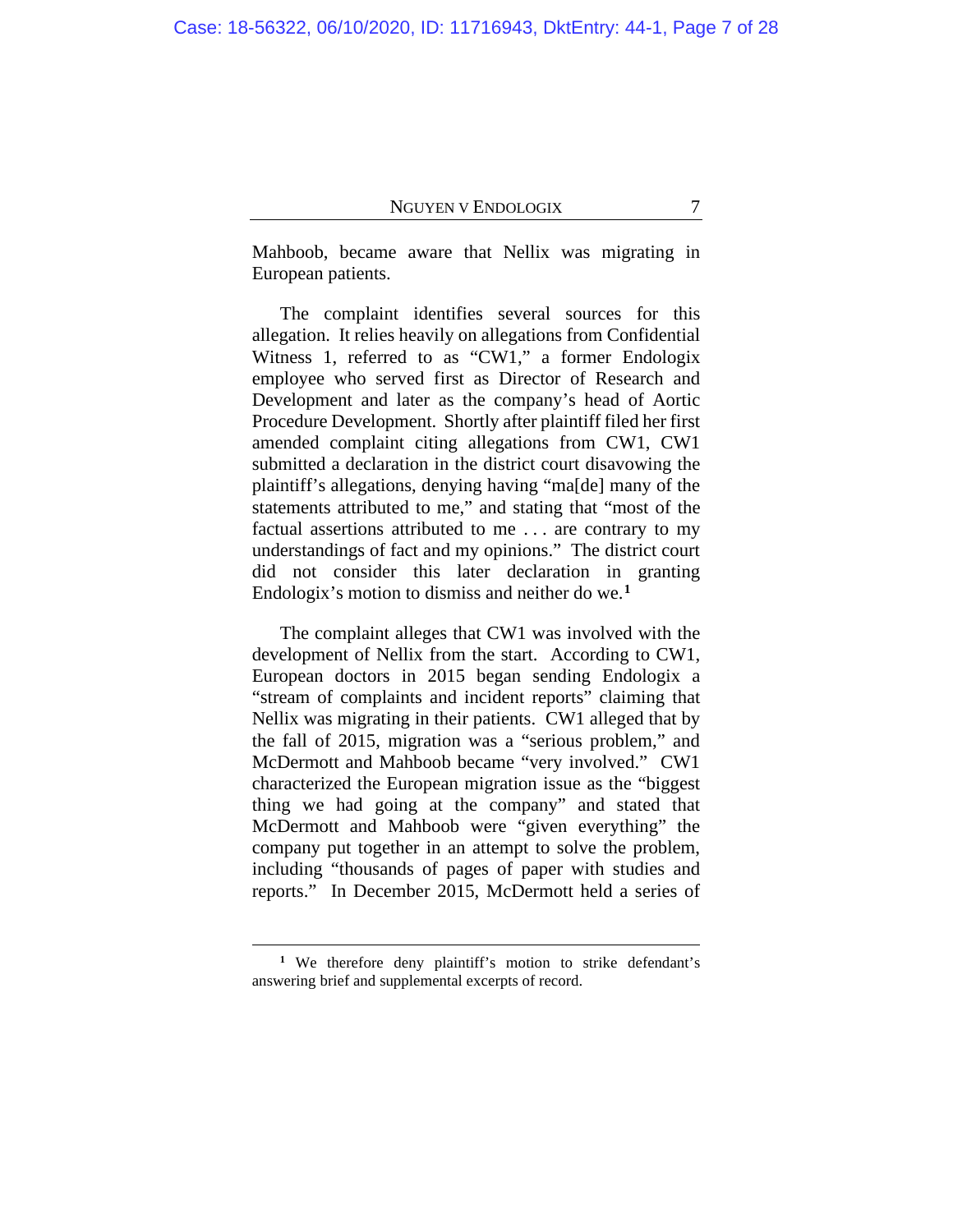meetings with senior staff to discuss the migration issue. Despite these efforts, Endologix could not find a solution.

Relying still on CW1, the complaint further alleges that the company's investigation into migration issues in Europe revealed that Nellix was dangerous for certain patients, especially those with thrombosis, a condition that causes blood clots in blood vessels. In November 2015, CW1 and two other Endologix employees pushed McDermott to modify the IFU, but McDermott refused.

In early 2016, CW1 and others compiled weekly reports about Nellix migration for McDermott and Mahboob in preparation for Endologix's annual symposium, which was "attended by experts in the field of endovascular aneurysm sealing." McDermott signed off on a presentation for this symposium that documented the scope of the migration problem. This non-public event was held in London on March 10–11, 2016, and CW1 attended the presentations and discussions.

The complaint alleges that, according to CW1, during one presentation at this symposium, an Endologix consultant stated that "[w]e are having some unexplained migrations, a lot of them." Another Endologix representative admitted that the company had no solutions to the problem of Nellix migration.A Latvian vascular surgeon who had used Nellix in his patients also gave a presentation in which he stated that "in a lot of cases" the devices were "slipping" and "moving." This surgeon met with CW1 and others after the presentation and characterized the situation as "urgent," saying "look, I'm telling you now, this is not good." After the symposium, CW1 and others met with McDermott to relay these warnings, but McDermott took no action.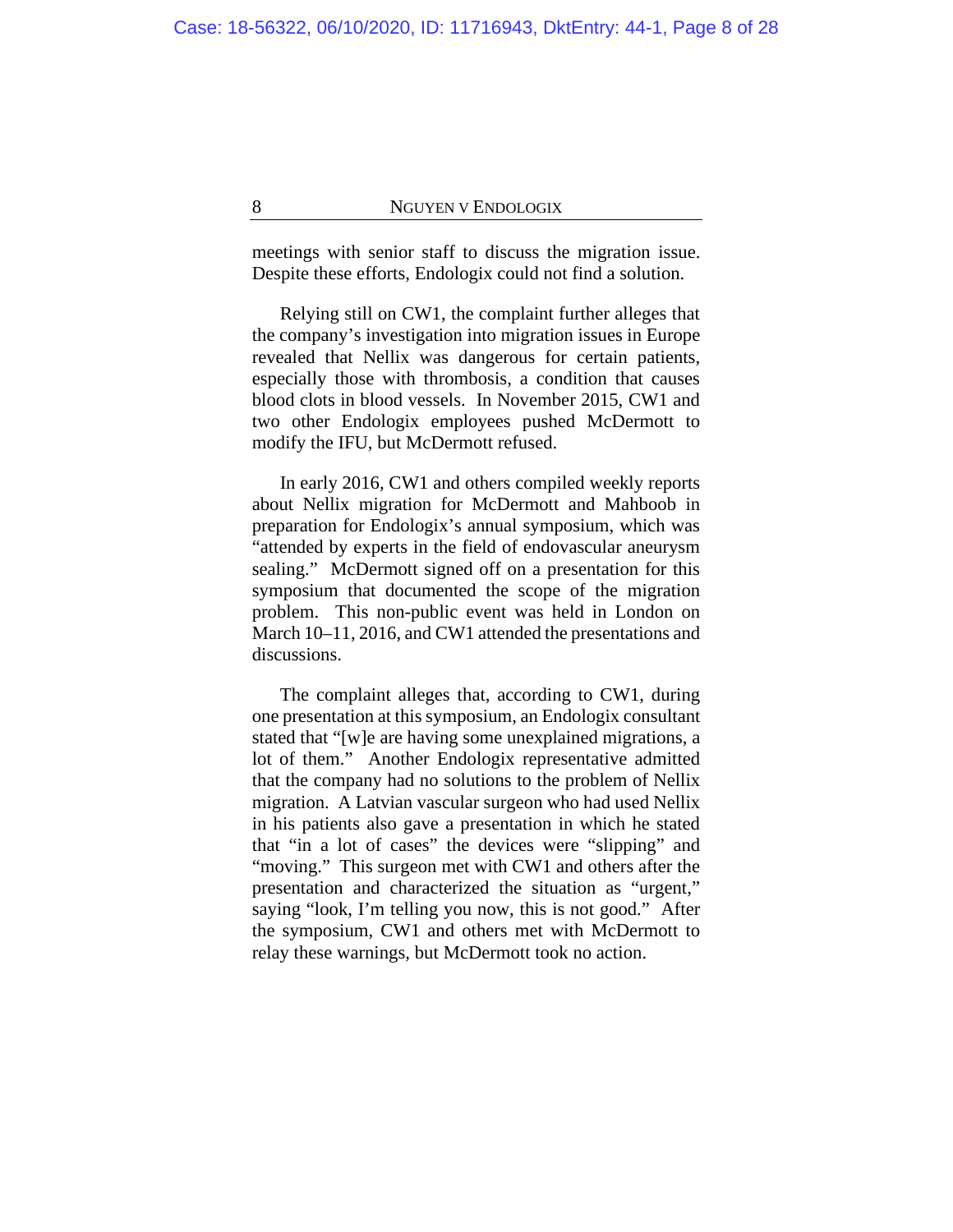In addition to relying on CW1, the complaint also points to two European reports in alleging that Endologix was aware of Nellix migration in Europe. The complaint alleges that a 2016 United Kingdom case report "warned of the ominous risks of migration" of Nellix and discussed one patient whose Nellix device migrated eleven millimeters. This case report also cited a 2016 University of Liverpool study, which examined thirty-five Nellix devices across eighteen patients. Migration occurred in six of these devices, resulting in a 17% migration rate. As discussed further below, however, the Liverpool study used a definition of migration different than the one used in the FDA clinical trial.

 $\mathcal{C}$ 

Despite the issues in Europe, the complaint alleges that Endologix executives repeatedly assured investors that the FDA would likely approve Nellix. These statements form the basis for plaintiff's allegations of securities fraud.

The statements in question began in May 2016. At a health care conference on May 5, 2016, Mahboob reported that the company expected FDA approval of Nellix in the fourth quarter of 2016 or the first quarter of 2017. On May 9, 2016, Endologix held its first quarter investor conference call, during which Mahboob stated that "Nellix continues to do a fantastic performance outside of the U.S.," and "Nellix is doing as expected. No surprises." CW1 alleges that he and other employees were "disgusted" that migration was not mentioned on this call, which led to "a race to the door." In a press release issued that same day, Endologix stated that it "remain[ed] on track with our timeline for potential FDA approval at the end of 2016 or early 2017." At a health care conference on May 10, 2016, McDermott reiterated that the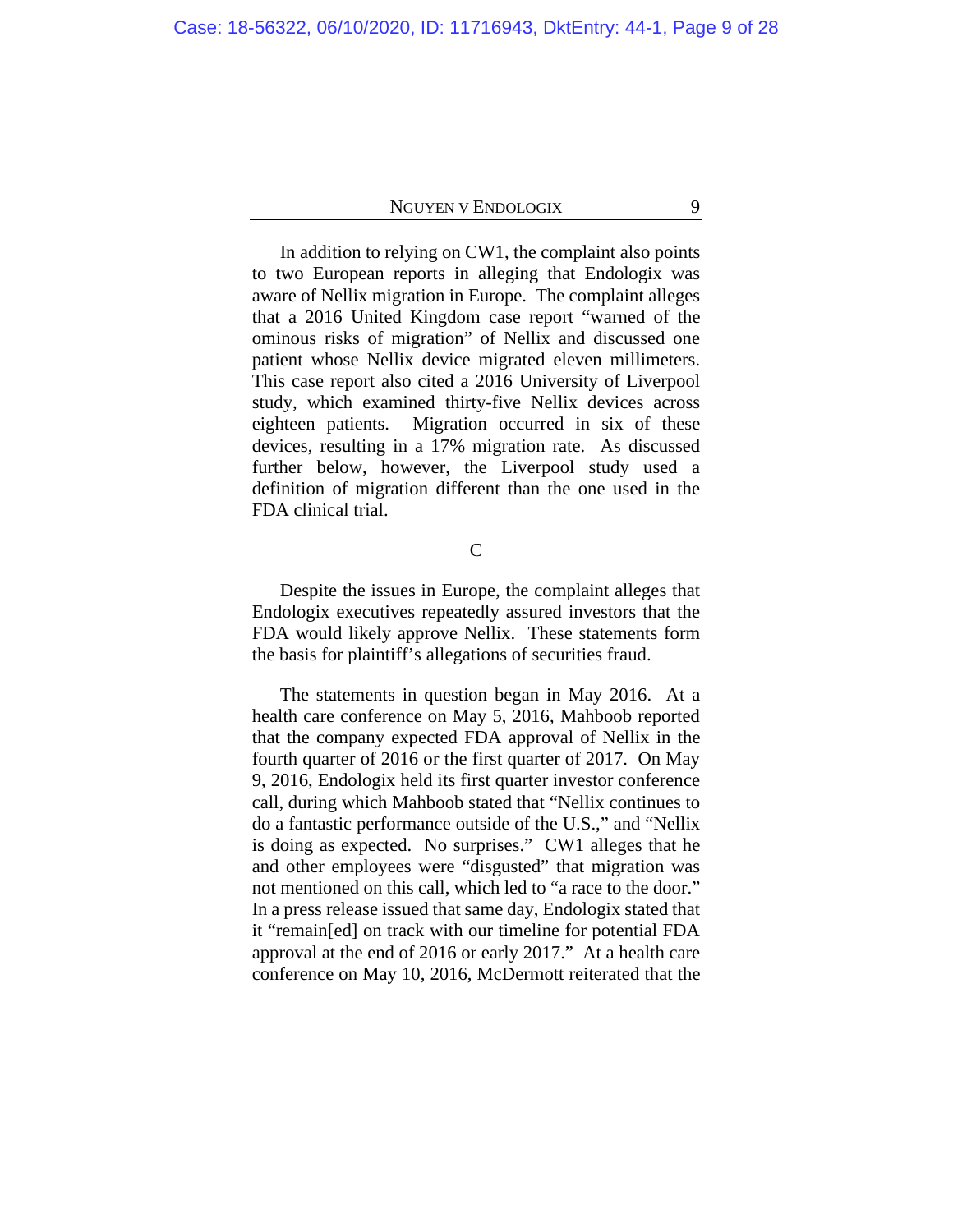company "expect[ed] the [FDA] PMA approval around the end of this year, first part of next year."

On May 26, 2016, Endologix released the data from the first year of the FDA clinical trial. The complaint alleges that the results showed a "100% procedural technical success" and a 94% treatment success rate, achieving the FDA's primary safety and effectiveness endpoints. The device migration rate was 2.3%. Further, the data showed that after one year, endoleaks were present in 3.1% of patients, "the lowest rate ever reported" for a clinical study of an endovascular abdominal aortic aneurysm device.

Endologix submitted these results to the FDA on June 11, 2016. During a conference call that same day to discuss the clinical trial data, McDermott addressed the University of Liverpool study discussed above. Although that study showed a 17% migration rate, McDermott explained that the study defined migration as a movement of four millimeters, which would not qualify as migration under the FDA's tenmillimeter definition.

During Endologix's second quarter investor call on August 2, 2016, McDermott stated "we remain very positive about the likelihood of approval . . . and the significant growth we expect to drive with Nellix." McDermott also addressed the fact that the FDA was considering referring the Nellix premarket approval to an outside panel of experts, which would delay FDA approval by about six months. *See generally* 21 C.F.R. § 814.44. An analyst asked whether the prospect of this referral had been driven by any "sort of red flag raised in terms of data" submitted to the FDA. McDermott responded that while one reason for panel referral was "new clinical issues of safety," in the case of Nellix "everyone has seen the data so we know there aren't any issues there."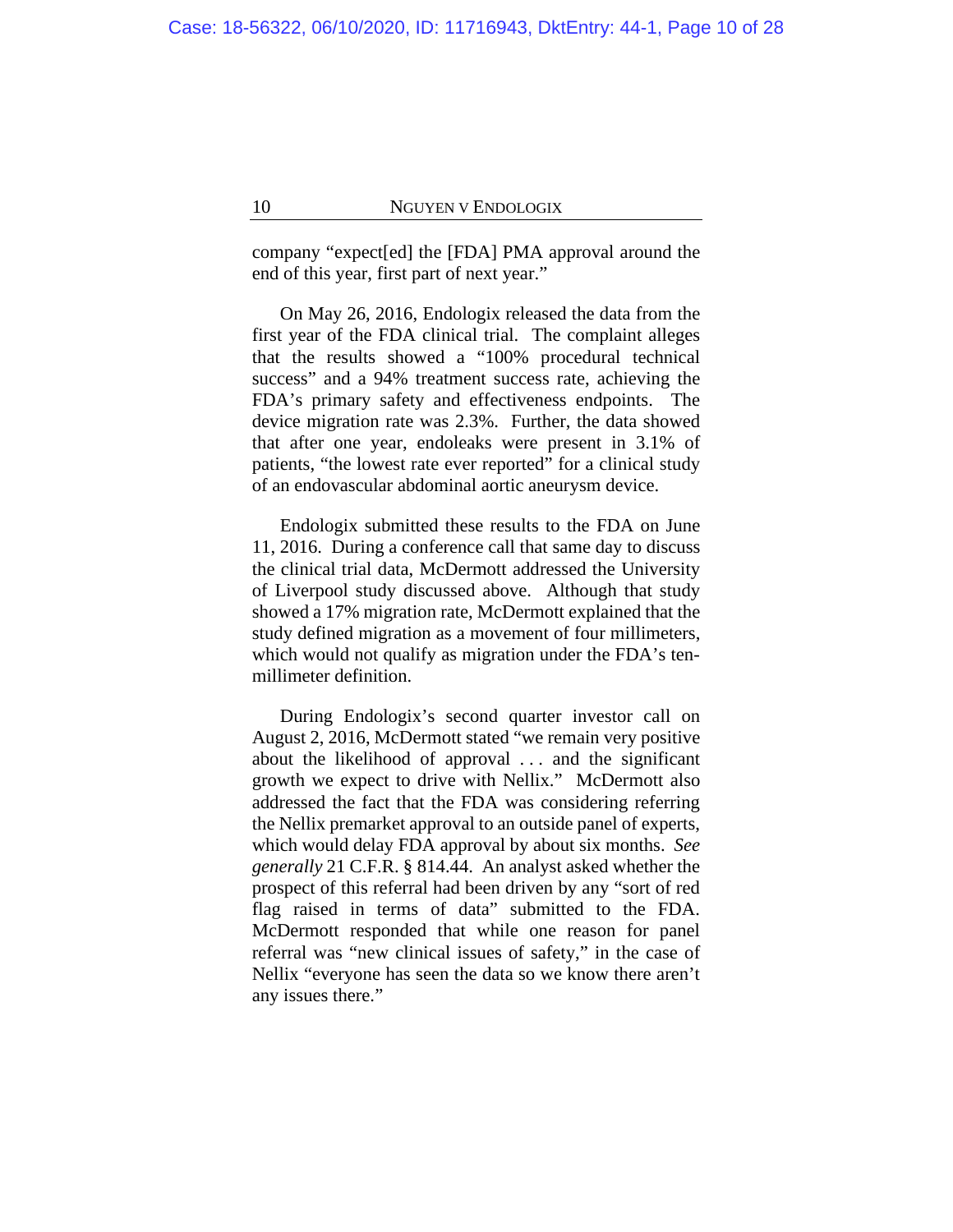In response to another analyst's inquiry about the types of questions Endologix received from the FDA after Endologix submitted its first set of clinical data, McDermott explained:

> [N]one of the questions we got asked are what I would characterize as big surprises. There is clarification on some things, some requests for additional analysis, some additional testing. Nothing that would suggest in our view any question or risk of approvability, just some more blocking and tackling and clarification of the data we submitted. So, we don't see anything in there that's given us heartburn.

Although he was no longer at the company at this point, CW1 stated that McDermott's answer "could not have been further from the truth" because by the time of this call, Endologix had been working for seven or eight months on the migration issue, and McDermott knew about the situation.

Endologix held its third quarter investor call on November 1, 2016. On this call, Endologix revealed that after providing the FDA with an "updated data cut," Endologix had narrowed Nellix's IFU. McDermott stated:

> Regarding Nellix, we've recently ran an updated data cut from the IDE clinical database and noticed an increase in migration in aneurysm enlargement in some patients with two-year follow-up. We're learning that migration can occur in patients with small flow lumens and a lot of thrombus because there isn't enough space to inject sufficient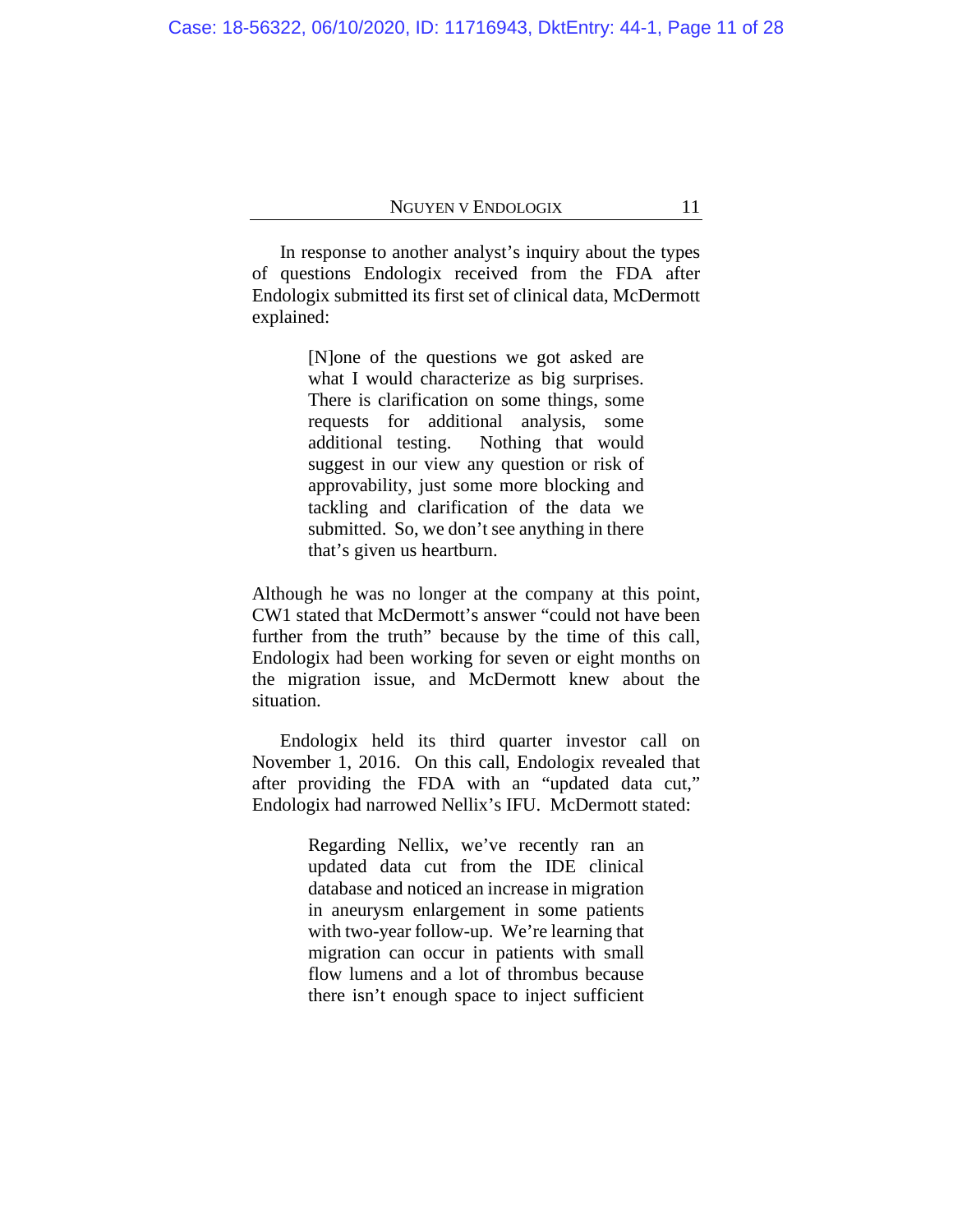polymer to support the stents. Our solution is a simple update to the patient's selection criteria that measures the ratio of aneurysm diameter to the flow lumen to ensure there is enough space for polymer.

McDermott explained that when the company examined the clinical data for patients with this updated selection criteria, it saw "extremely positive safety and durability results out to two years, which gives us confidence that Nellix can be a leading device in the treatment of abdominal aortic aneurysms."

On this November 1, 2016 call, McDermott further explained that the company provided the FDA with its "updated patient selection criteria and have had positive discussion[s] so far." He indicated that the FDA "had some questions about migration," but emphasized that this issue was "a very easy situation to address just by narrowing for those particular anatomies" that did not experience migration.Finally, McDermott represented that "the Nellix PMA approval timelines are unchanged, although we think a panel is more likely now given the updated indications." McDermott estimated that a panel meeting would occur in April or May of 2017, "which would lead to a potential PMA approval in the third quarter of 2017," several months later than Endologix had initially estimated.

On November 16, 2016, however, Endologix issued a press release disclosing that the FDA would not approve Nellix within the timeline the company had previously presented. Instead, the FDA had requested that Endologix provide it with two years of follow-up data for patients in the clinical trial. As a result, PMA approval could not occur until the second quarter of 2018 at the earliest, an eighteen-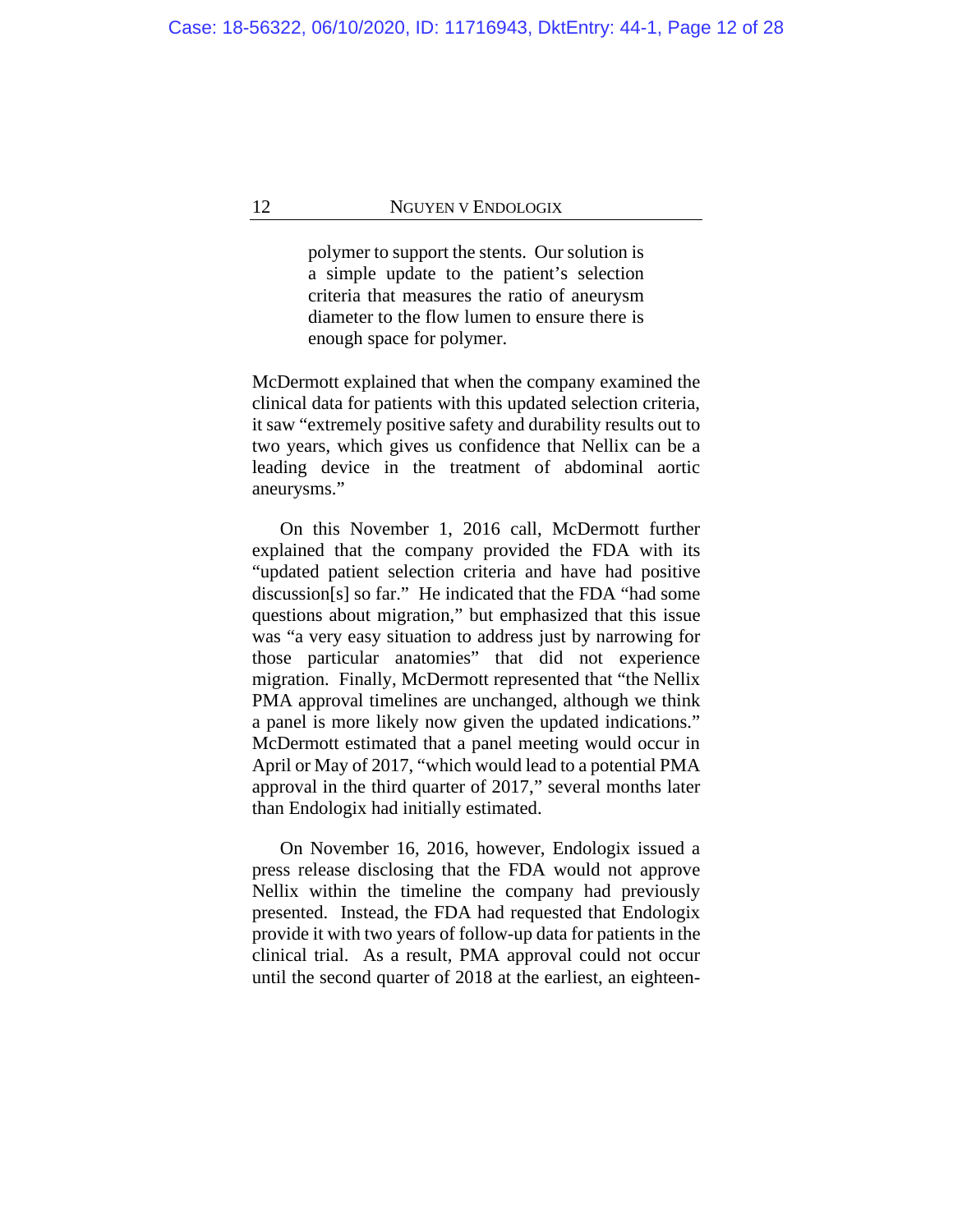month delay from what Endologix originally announced. That day, Endologix's share price fell more than 20.5%, or \$2.02 per share.

Endologix held its 2016 investor meeting the next day. There, McDermott explained that, although the clinical trial showed a 2.3% migration rate after year one, the migration rate increased in year two. He noted "[i]t was the increase in the rate from year one to year two" that "drove the discussion" with the FDA and led to the FDA's request for additional data. The complaint alleges that McDermott presented this discovery as new information when, in reality, the company was aware that Nellix experienced increased migration after more than one year in use, based on Endologix's experience with Nellix in the European commercial channel.

On May 17, 2017, Endologix announced that it would not seek FDA approval of Nellix at all. Instead, the company decided to focus its efforts on a second-generation Nellix device, which it estimated would not receive FDA approval until 2020. That same day, Endologix's share price fell more than 36%, or \$2.47 per share.

Two months later, the Securities and Exchange Commission (SEC) initiated an investigation into the events surrounding Nellix's FDA approval. After Endologix revealed this investigation in a public filing in August 2017, one of its executives resigned. Plaintiff's complaint does not allege the status of the SEC investigation, but according to Endologix, the SEC has closed it.

# D

On January 3, 2017, Vicky Nguyen filed this putative class action against Endologix, McDermott, and Mahboob,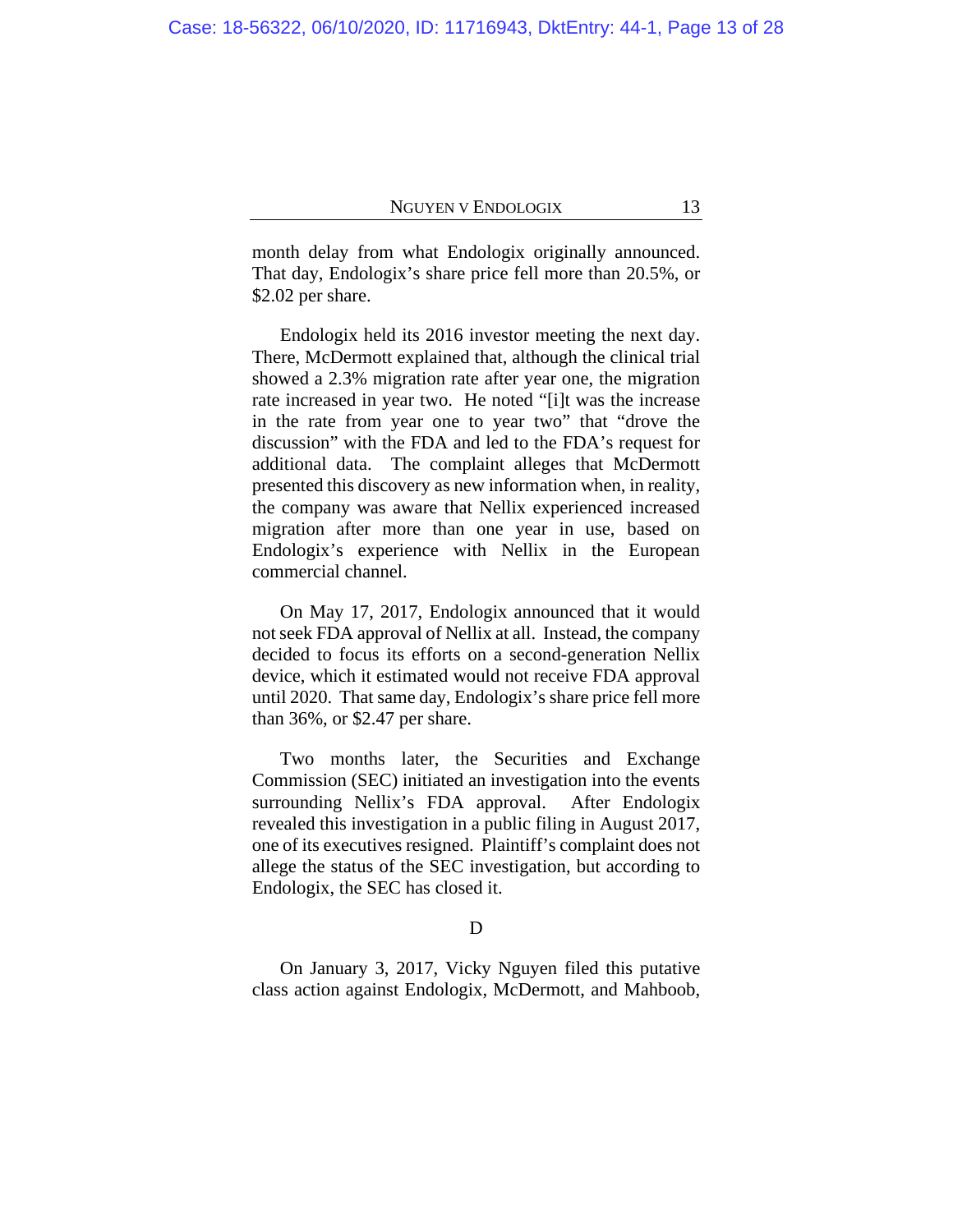alleging securities fraud.Following her appointment as lead plaintiff, Nguyen filed a first amended complaint. The district court dismissed this complaint for failure to state a claim, but granted Nguyen leave to amend. Nguyen then filed a second amended complaint, the operative complaint here, on behalf of persons who bought or acquired Endologix securities between May 5, 2016 and May 18, 2017.

The complaint alleged violations of  $\S$ § 10(b) and 20(a) of the Securities Exchange Act of 1934 and SEC Rule 10b-5. *See* 15 U.S.C. §§ 78j(b), 78t(a); 17 C.F.R. § 240.10b-5. The thrust of the complaint is that the defendants made statements about Nellix migration and the prospects of FDA approval that were false and misleading in light of Endologix's knowledge of Nellix migration in Europe.

The district court dismissed the second amended complaint under Federal Rule of Civil Procedure 12(b)(6) because Nguyen had not satisfied the PSLRA's heightened pleading standard for scienter. The district court also denied Nguyen's request for leave to amend to file what would have been her fourth complaint. Nguyen timely appealed.

# II

Reviewing de novo and construing the allegations in the complaint in the light most favorable to the plaintiff, *Zucco Partners*, 552 F.3d at 989, we agree with the district court that plaintiff has not adequately alleged a "strong inference" of scienter. 15 U.S.C. § 78u-4(b)(2)(A). The precedents of the Supreme Court and this court teach that the PSLRA's heightened pleading requirements are meaningful ones, requiring courts carefully to evaluate securities fraud complaints to ensure compliance with the statute's elevated pleading standards. *See, e.g.*, *Tellabs, Inc. v. Makor Issues & Rights, Ltd.*, 551 U.S. 308, 321 (2007); *Dura Pharm., Inc.*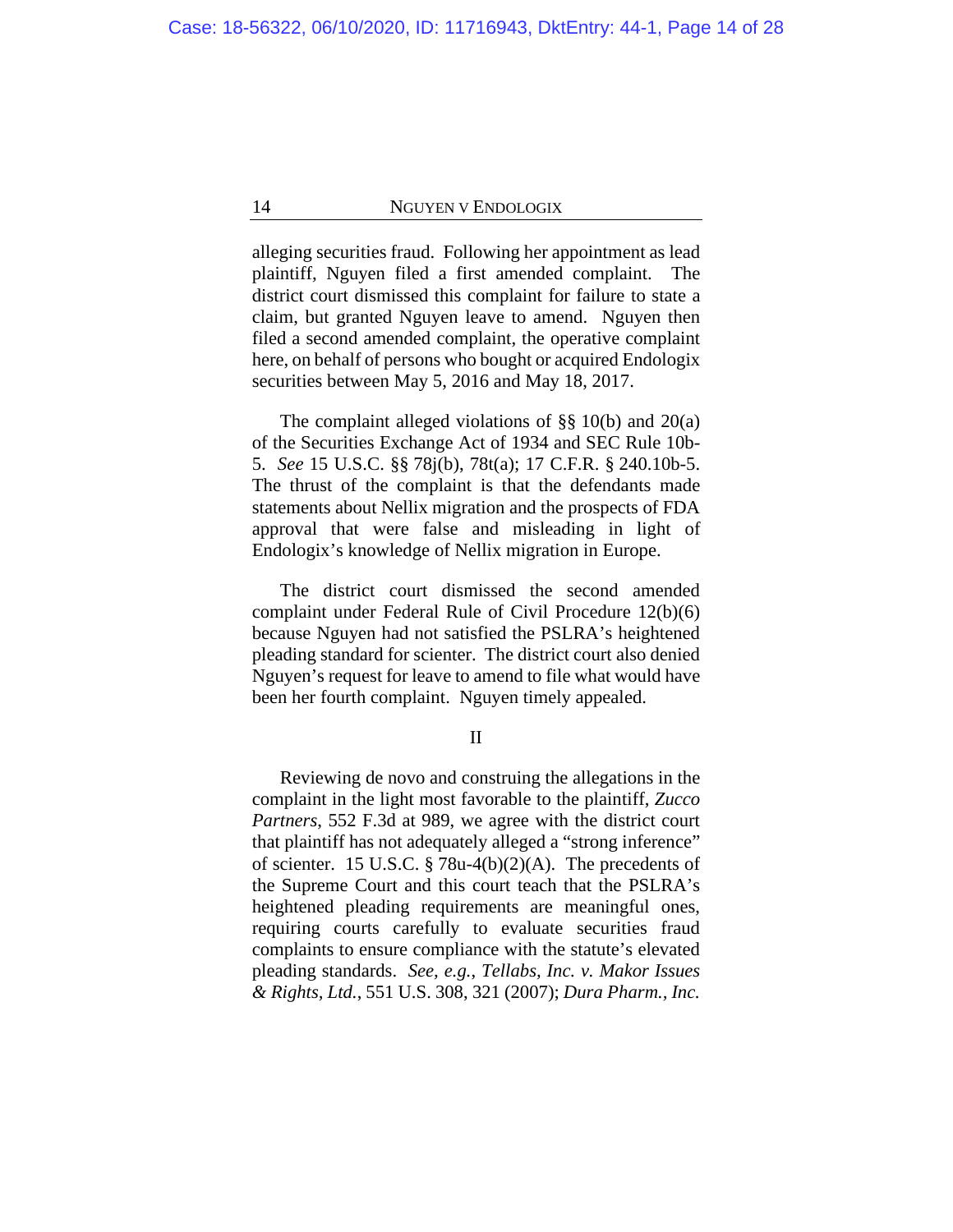*v. Broudo*, 544 U.S. 336, 345–46 (2005); *Zucco Partners*, 552 F.3d at 990–91; *Ronconi v. Larkin*, 253 F.3d 423, 437 (9th Cir. 2001). We hold that in this case, the complaint does not pass muster under the PSLRA.

A

Section 10(b) of the Securities Exchange Act of 1934 provides that it is unlawful for any person "[t]o use or employ, in connection with the purchase or sale of any security registered on a national securities exchange . . . any manipulative or deceptive device or contrivance in contravention of such rules and regulations as the [SEC] may prescribe as necessary or appropriate in the public interest or for the protection of investors." 15 U.S.C. § 78j(b). The SEC in turn promulgated Rule 10b-5, which provides that it is unlawful for any person:

> (a) To employ any device, scheme, or artifice to defraud,

> (b) To make any untrue statement of a material fact or to omit to state a material fact necessary in order to make the statements made, in the light of the circumstances under which they were made, not misleading, or

> (c) To engage in any act, practice, or course of business which operates or would operate as a fraud or deceit upon any person,

> in connection with the purchase or sale of any security.

17 C.F.R. § 240.10b-5. Section 20(a) of the Act makes certain "controlling person[s]" liable for violations of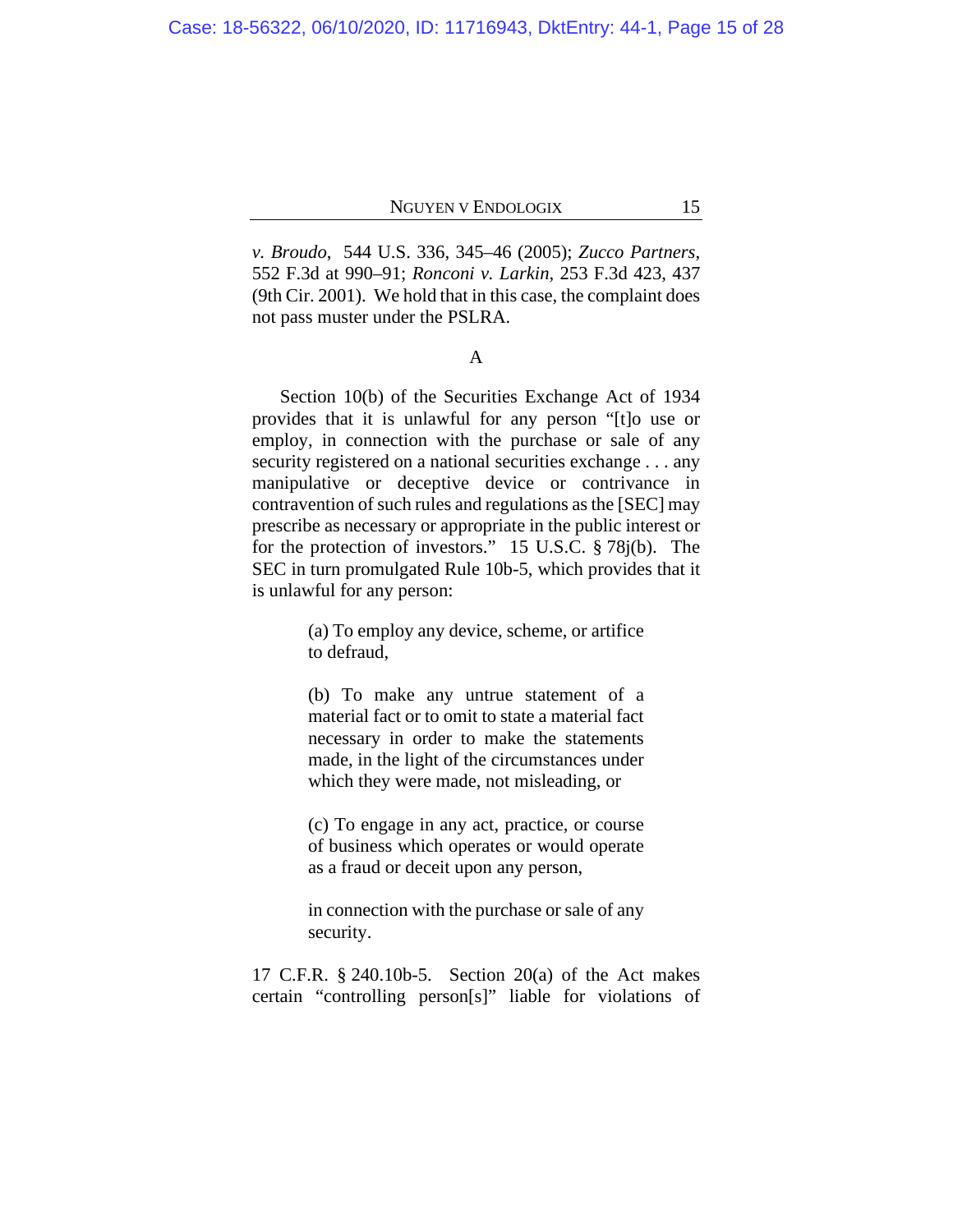§ 10(b) and Rule 10b-5. 15 U.S.C. § 78t(a); *see also Zucco Partners*, 552 F.3d at 990.

To plead a claim under § 10(b) and Rule 10b-5, a plaintiff must allege "(1) a material misrepresentation or omission; (2) scienter; (3) a connection between the misrepresentation or omission and the purchase or sale of a security; (4) reliance; (5) economic loss; and (6) loss causation." *Or. Pub. Emps. Ret. Fund v. Apollo Grp. Inc.*, 774 F.3d 598, 603 (9th Cir. 2014).

This case centers on the critical element of scienter, which in this context is "a mental state embracing intent to deceive, manipulate, or defraud." *Tellabs*, 551 U.S. at 319 (quoting *Ernst & Ernst v. Hochfelder*, 425 U.S. 185, 194 n.12 (1976)). To allege the required scienter, a complaint must "allege that the defendants made false or misleading statements either intentionally or with deliberate recklessness." *Zucco Partners*, 552 F.3d at 991 (quotations omitted). "[D]eliberate recklessness" is more than "*mere* recklessness or a motive to commit fraud." *Schueneman v. Arena Pharm., Inc.*, 840 F.3d 698, 705 (9th Cir. 2016) (emphasis in original) (quoting *Zucco Partners*, 552 F.3d at 991). It is instead "an *extreme* departure from the standards of ordinary care," which "presents a danger of misleading buyers or sellers that is either known to the defendant or is so *obvious* that the actor must have been aware of it." *Id.* (emphasis in original) (quoting *Zucco Partners*, 552 F.3d at 991).

Securities fraud complaints are subject to heightened pleading requirements. One source of these higher standards is Federal Rule of Civil Procedure 9(b), which requires a plaintiff to "state with particularity the circumstances constituting fraud." *See also Schueneman*, 840 F.3d at 705; *Zucco Partners*, 552 F.3d at 990. Another source is the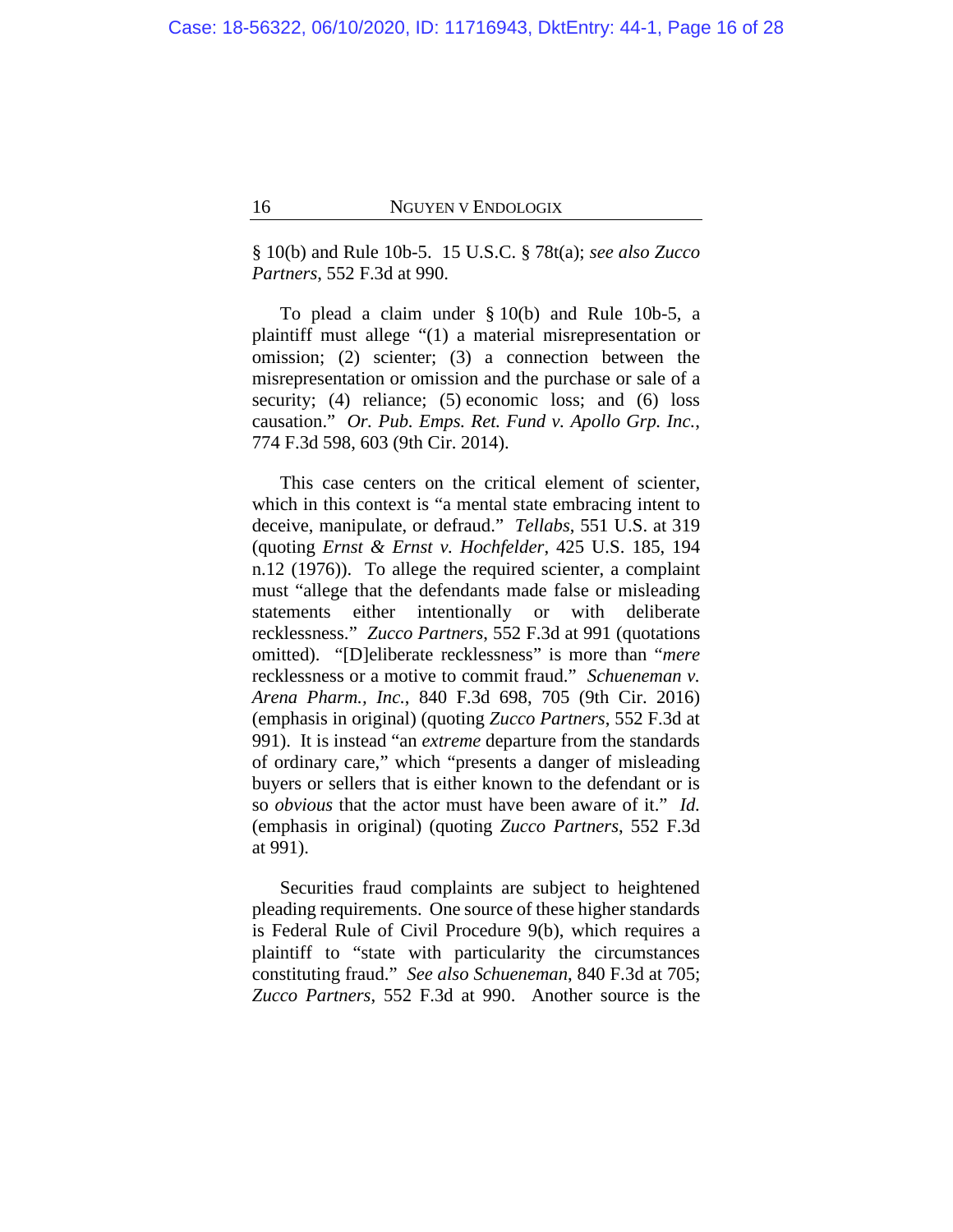PSLRA, which was enacted in 1995 as part of Congress's desire to "curb perceived abuses of the § 10(b) private action—'nuisance filings, targeting of deep-pocket defendants, vexatious discovery requests and manipulation by class action lawyers.'" *Tellabs*, 551 U.S. at 320 (quoting *Merrill Lynch, Pierce, Fenner & Smith Inc. v. Dabit*, 547 U.S. 71, 81 (2006)).

Under the PSLRA, "the complaint shall specify each statement alleged to have been misleading, the reason or reasons why the statement is misleading, and, if an allegation regarding the statement or omission is made on information and belief, the complaint shall state with particularity all facts on which that belief is formed." 15 U.S.C. § 78u- $4(b)(1)$ . Importantly for purposes here, the complaint must also "state with particularity facts giving rise to a strong inference that the defendant acted with the required state of mind." *Id.* § 78u-4(b)(2)(A).

The PSLRA's "strong inference" requirement has teeth. It is an "exacting" pleading obligation, *Zucco Partners*, 552 F.3d at 990, that "present[s] no small hurdle for the securities fraud plaintiff." *Schueneman*, 840 F.3d at 705 (quotations omitted). As the Supreme Court has explained, "[t]he strong inference standard unequivocally raised the bar for pleading scienter." *Tellabs*, 551 U.S. at 321 (quotations omitted) (alteration adopted). Given the substantial costs that securities fraud litigation can impose, the "strong inference" standard reflects Congress's attempt to halt early on securities litigation that lacks merit or is even abusive, while allowing plaintiffs with potentially winning claims to proceed to discovery. *See id.* at 323–24.

Acknowledging these interests, the Supreme Court has held that under the PSLRA's "strong inference" standard, a complaint will survive a motion to dismiss "only if a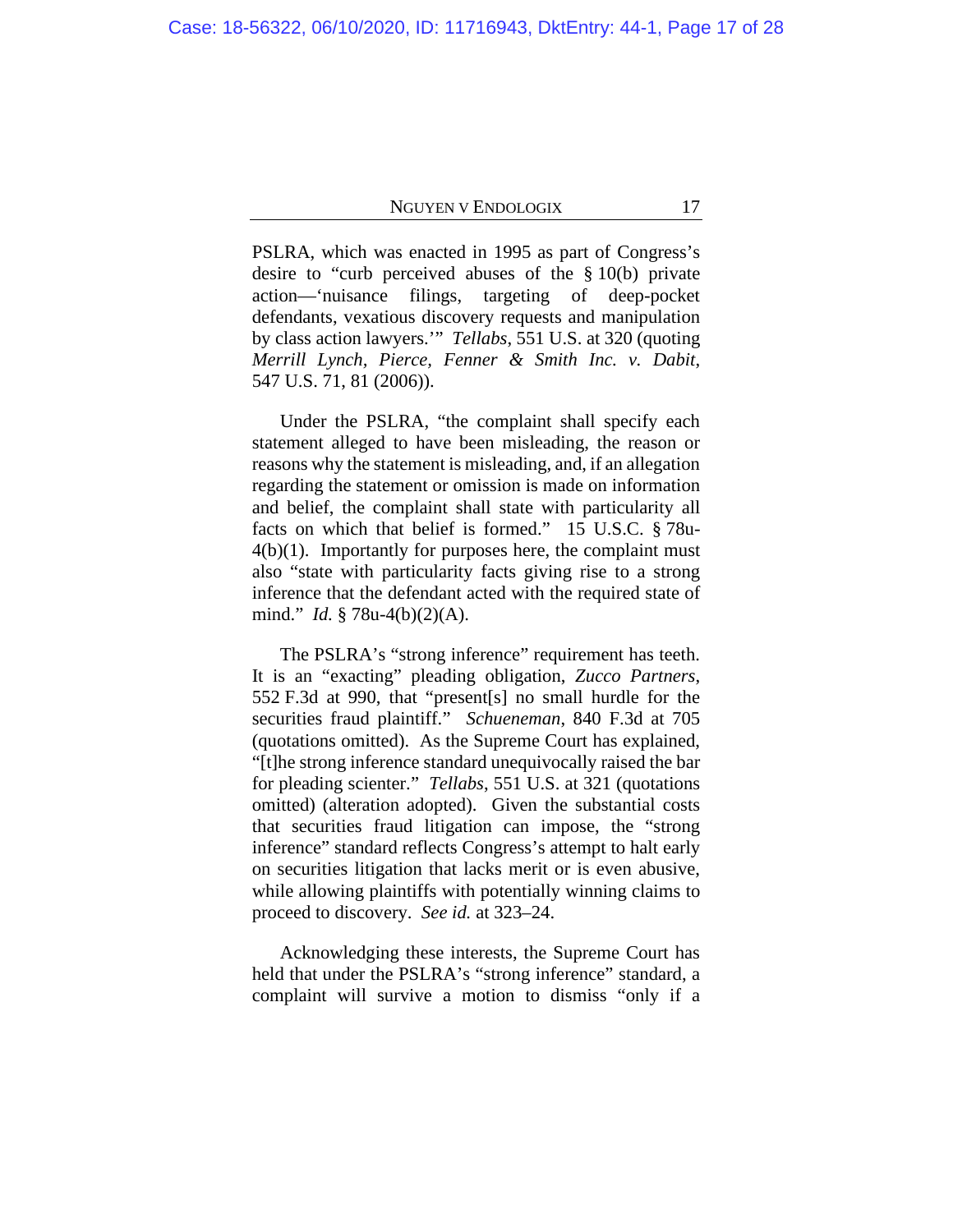reasonable person would deem the inference of scienter cogent and at least as compelling as any opposing inference one could draw from the facts alleged." *Id.* at 324. It is to this analysis that we now turn.

B

Plaintiff's core theory is that defendants made false and misleading statements about whether the FDA was likely to approve Nellix because defendants knew, based on their experience in Europe, that Nellix would encounter migration issues. The central theory of the complaint is thus that defendants knew the FDA would not approve Nellix, or at least that it would not do so on the timeline defendants were telling the market. That is the theory of falsity on which the complaint attacks defendants' various statements about the prospect of FDA approval: based on Nellix's performance in Europe, defendants "knew that there was absolutely no hope of receiving FDA PMA approval by the end of 2016 or the first part of 2017" and knew "the FDA would not approve [Nellix] for use in the U.S. because of the unacceptable safety risks device migration posed."

These allegations encounter an immediate first-level problem: why would defendants promise the market that the FDA would approve Nellix if defendants knew the FDA would eventually figure out that Nellix could not be approved due to "intractable" and "unresolvable" device migration problems? The theory does not make a whole lot of sense. It depends on the supposition that defendants would rather keep the stock price high for a time and then face the inevitable fallout once Nellix's "unsolvable" migration problem was revealed. If defendants had sought to profit from this scheme in the interim, such as by selling off their stock or selling the company at a premium, the theory might have more legs. *See, e.g.*, *In re Rigel Pharm.,*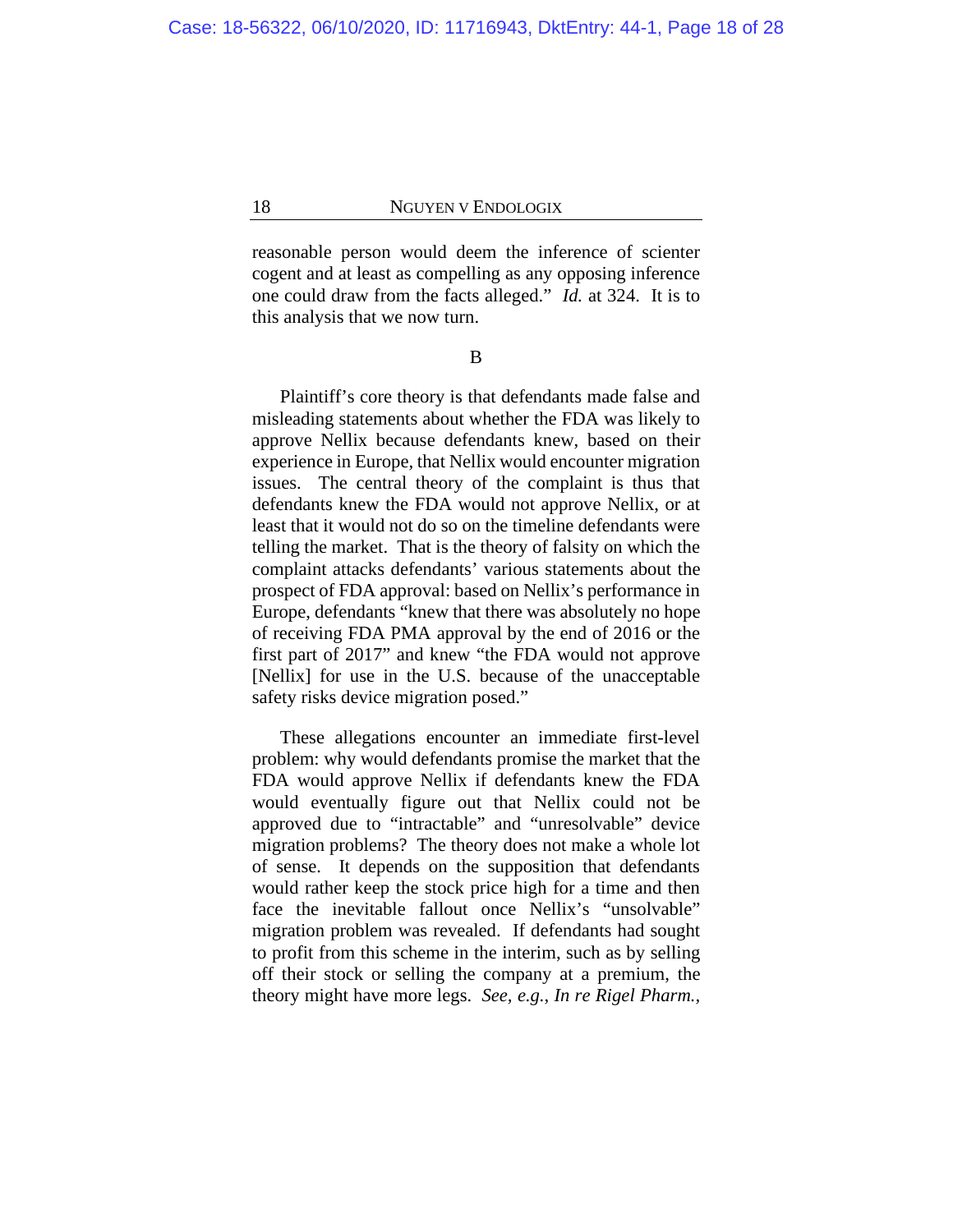*Inc. Sec. Litig.*, 697 F.3d 869, 884–85 (9th Cir. 2012). There are no factual allegations like that here. Instead, we are asked to accept the theory that defendants were promising FDA approval for a medical device application they knew was "unapprovable," misleading the market all the way up to the point that defendants were "unable to avoid the inevitable."

The allegation does not resonate in common experience. And the PSLRA neither allows nor requires us to check our disbelief at the door. "Plausibility" is a concept more commonly associated with the base-level "non-fraud" pleading standards in Rule 12(b)(6). *See Ashcroft v. Iqbal*, 556 U.S. 662, 678 (2009); *Bell Atl. Corp. v. Twombly*, 550 U.S. 544, 556–57 (2007). But plausibility is no less relevant in the context of the heightened pleading standards of Rule 9(b) or the PSLRA. *See In re NVIDIA Corp. Sec. Litig*, 768 F.3d 1046, 1058 (9th Cir. 2014) (rejecting a theory of scienter because of the "implausibility of the timing in CW1's account of events"); *Cafasso, U.S. ex rel. v. Gen. Dynamics C4 Sys., Inc.*, 637 F.3d 1047, 1055 (9th Cir. 2011) ("[C]laims of fraud or mistake . . . must, in addition to pleading with particularity, also plead plausible allegations."). Treating the allegations in the complaint in the light most favorable to the plaintiff, the notion that a company would promise FDA approval that it knew would not materialize does not, without more, create a strong inference of intent to deceive or deliberate recklessness.

The Fourth Circuit addressed a similar claim about prospective FDA approval in *Cozzarelli v. Inspire Pharmaceuticals Inc.*, 549 F.3d 618 (4th Cir. 2008), and its analysis is persuasive here. In *Cozzarelli*, a pharmaceutical company sought FDA approval of a drug for the treatment of dry eye disease. *Id.* at 621. To gain approval, the FDA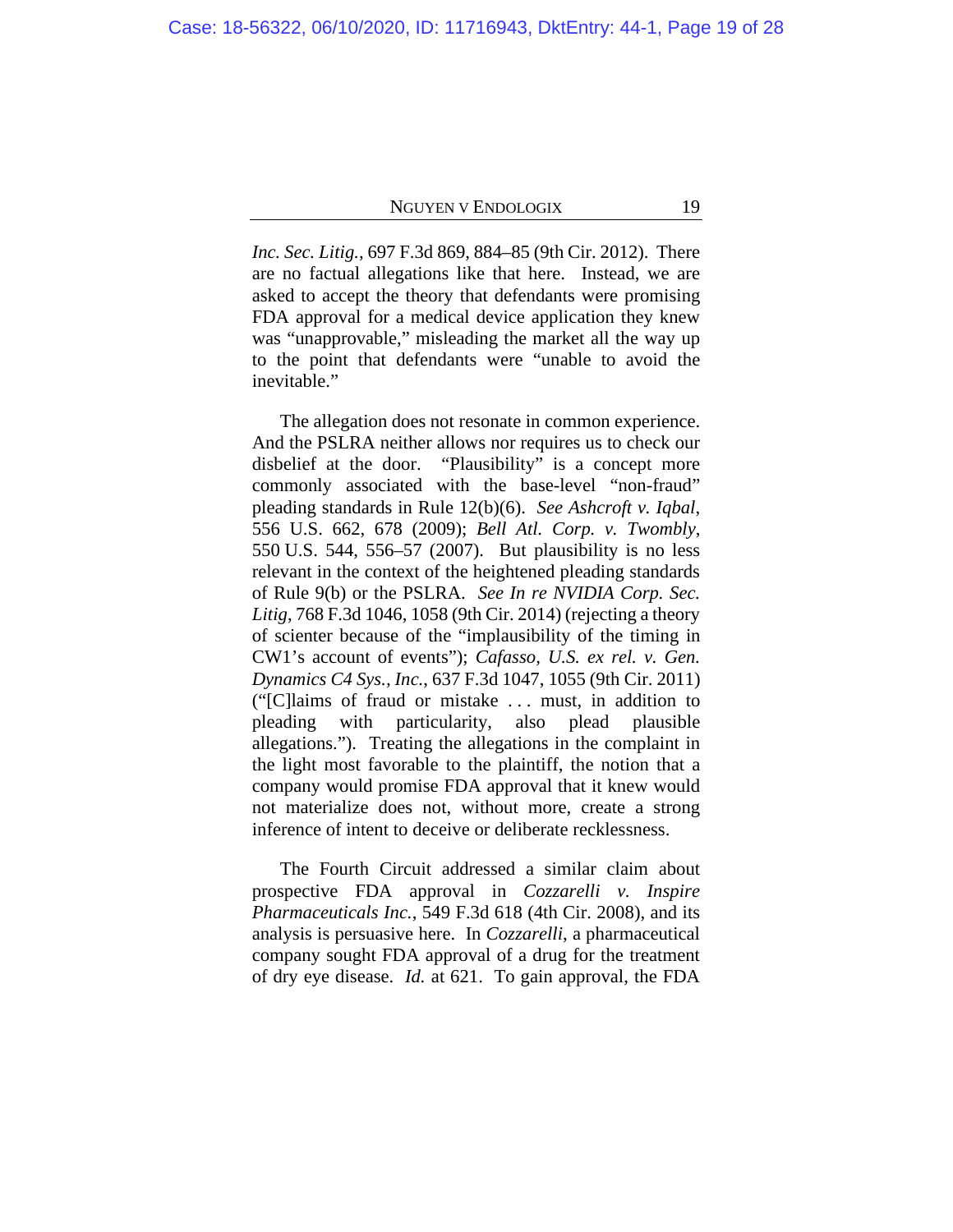required the company to conduct a study on the effectiveness of the product. *Id.* at 622. The study ultimately failed. *Id.* Plaintiffs alleged that, while the study was ongoing, company executives made misleading statements that the study would succeed. *Id.* at 624–25. The Fourth Circuit held that these allegations did not plead a "strong inference" of scienter under the PSLRA. *Id.* at 626.

Underpinning the Fourth Circuit's reasoning in *Cozzarelli* was the point we recognize here: "[i]t is improbable that [a company] would stake its existence on a drug and a clinical trial that the company thought was doomed to failure." *Id.* at 627. The plaintiffs' "inference of fraud based on the supposed impossibility of [a successful trial] [wa]s thus not even plausible, much less convincing." *Id.* This was so in *Cozzarelli* even though the defendants there, unlike those here, sold some of their stock in the company while the study was ongoing. *Id.* at 622, 627–28; *see also City of Edinburgh Council v. Pfizer, Inc.*, 754 F.3d 159, 170 (3d Cir. 2014) (affirming dismissal of securities fraud complaint because, *inter alia*, "the initiation of Phase 3 cost millions of dollars and required FDA approval, rendering it improbable that defendants would have continued if they did not believe their interpretation of the interim results or if they thought the drug a complete failure").

C

Plaintiff does not surmount her plausibility problem, and does not plead a strong inference of scienter, through reliance on confidential witness "CW1." There is, at the outset, reason to question CW1's foundation. He left the company in June 2016, around the time that Endologix reported to the FDA the favorable data from the first year of the U.S. clinical trial, but well before the company narrowed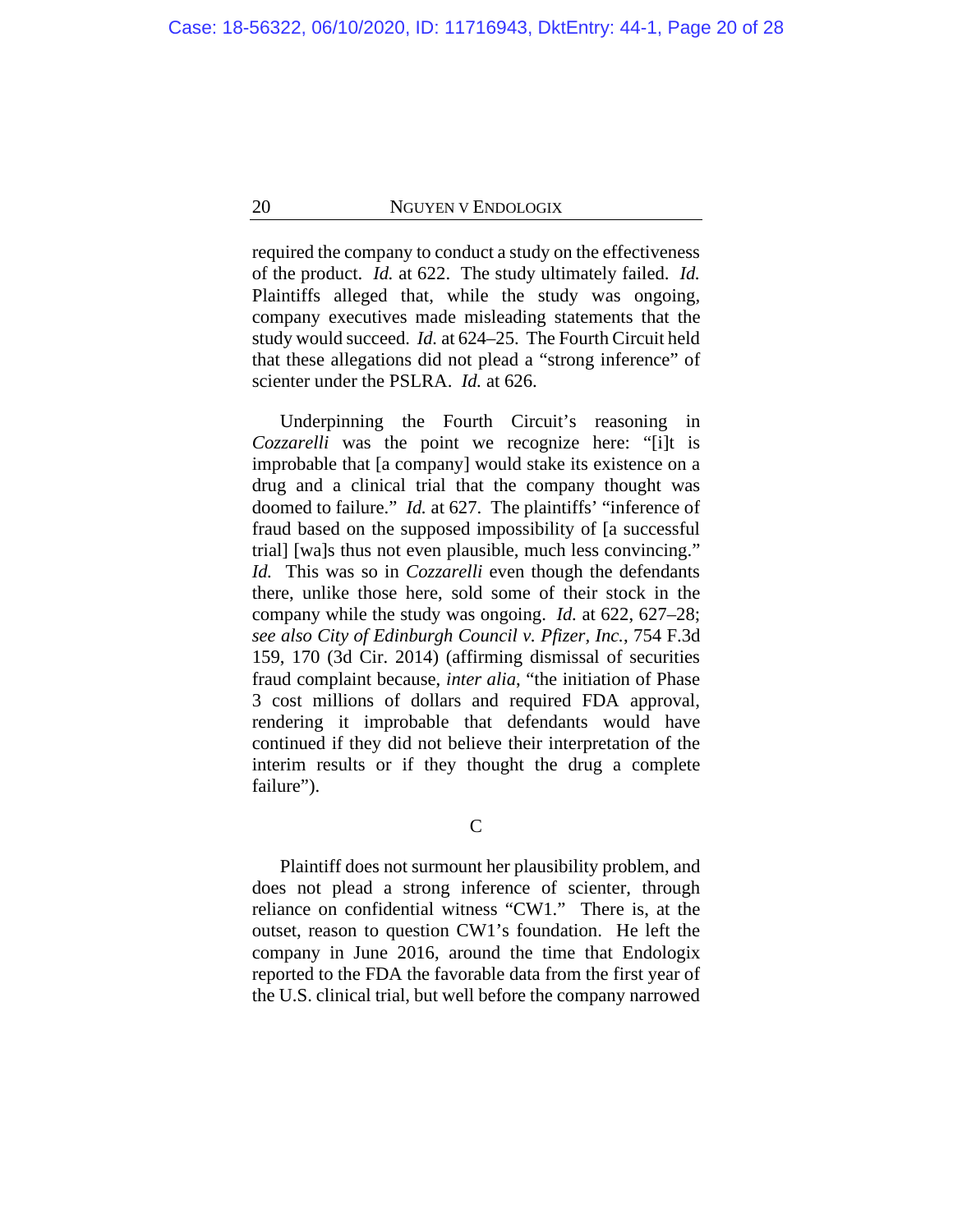Nellix's IFU and reported the less favorable second-year data. Many of the statements that plaintiff alleges are false and misleading were made after CW1 left Endologix. There is thus ample basis to question aspects of CW1's claimed knowledge and his effort to impute scienter to the defendants. *See, e.g.*, *Zucco Partners*, 552 F.3d at 995–96.

Even so, CW1 does not get plaintiff where she needs to be under the PSLRA. The central problem with the information attributable to CW1 is that it lacks any detail about the supposed device migration problems that Nellix encountered in the European channel. *See id.* at 995 (explaining that "we look to the level of detail provided by the confidential sources") (quotations omitted).

The allegations sourced to CW1 are high on alarming adjectives—"serious and unsolvable," "dangerous," "urgent," and so on. But they are short on the facts about Nellix migration that would establish a strong inference that defendants' later statements about FDA approval were intentionally false or made with deliberate recklessness. Nowhere does CW1 identify, for example, the number of European patients that experienced device migration, how much Nellix was migrating in these patients, whether the alleged device migration led to any further medical issues, whether the patients had particular conditions that exacerbated the migration, and whether the patients were within or outside either the original or revised IFU. As we have held, "negative characterizations of reports relied on by insiders, without specific reference to the contents of those reports, are insufficient to meet the heightened pleading requirements of the PSLRA." *Lipton v. Pathogenesis Corp.*, 284 F.3d 1027, 1036 (9th Cir. 2002). Strong rhetoric is not a substitute for "particular[] facts giving rise to a strong inference" of scienter. 15 U.S.C. § 78u-4(b)(2)(A).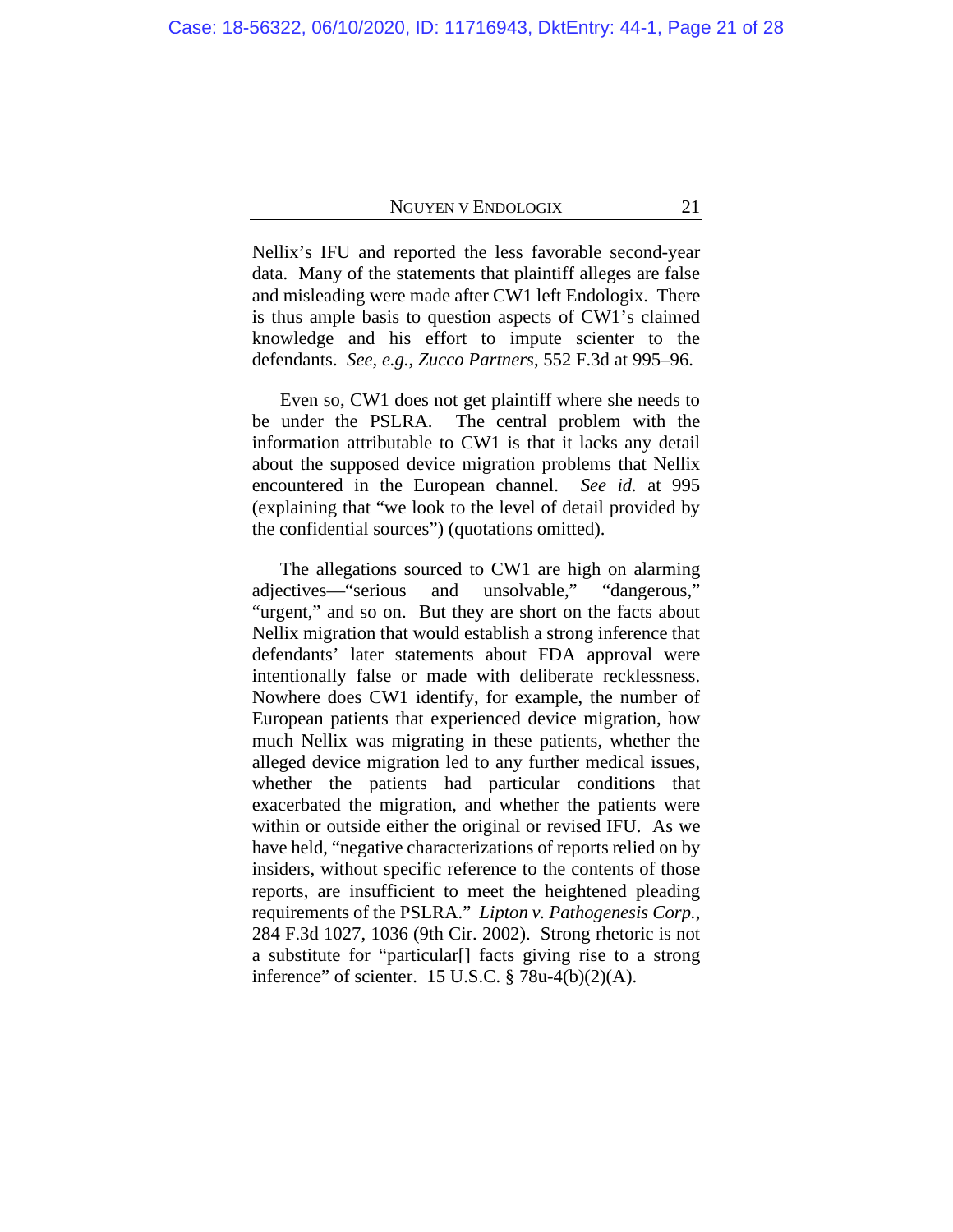The same is true of CW1's allegations that Endologix was evaluating Nellix migration in Europe. While CW1 suggests general turmoil within Endologix over an undefined migration issue, much of this is sourced to a March 2016 conference in London, where "experts in the field of endovascular aneurysm sealing" had a "full and honest discussion" with Endologix scientists and directors, who provided "responses to questions concerning migration." The complaint provides no explanation as to why a company supposedly bent on concealment in the United States would have open discussions with numerous company outsiders in Europe on the same underlying issue.

In short, while CW1 references a "stream of complaints and incident reports" and a general concern that these reports supposedly caused, the complaint does not plead any details about these reports that would demonstrate a strong inference of scienter in Endologix's later statements about FDA approval or Nellix migration. *See, e.g.*, *Police Ret. Sys. of St. Louis v. Intuitive Surgical, Inc.*, 759 F.3d 1051, 1063 (9th Cir. 2014) (holding that plaintiffs failed to plead scienter by relying on witness accounts that "[did] not detail the actual contents of the reports the executives purportedly referenced or had access to"); *Lipton*, 284 F.3d at 1036; *In re Silicon Graphics Inc. Sec. Litig.*, 183 F.3d 970, 985 (9th Cir. 1999) ("We would expect that a proper complaint which purports to rely on the existence of internal reports would contain at least some specifics from those reports."), *abrogated on other grounds by S. Ferry LP, No. 2 v. Killinger*, 542 F.3d 776, 784 (9th Cir. 2008).

The only concrete facts plaintiff alleges from the European channel actually confirm the absence of a strong inference of scienter. The complaint relies most heavily on a 2016 University of Liverpool study that showed device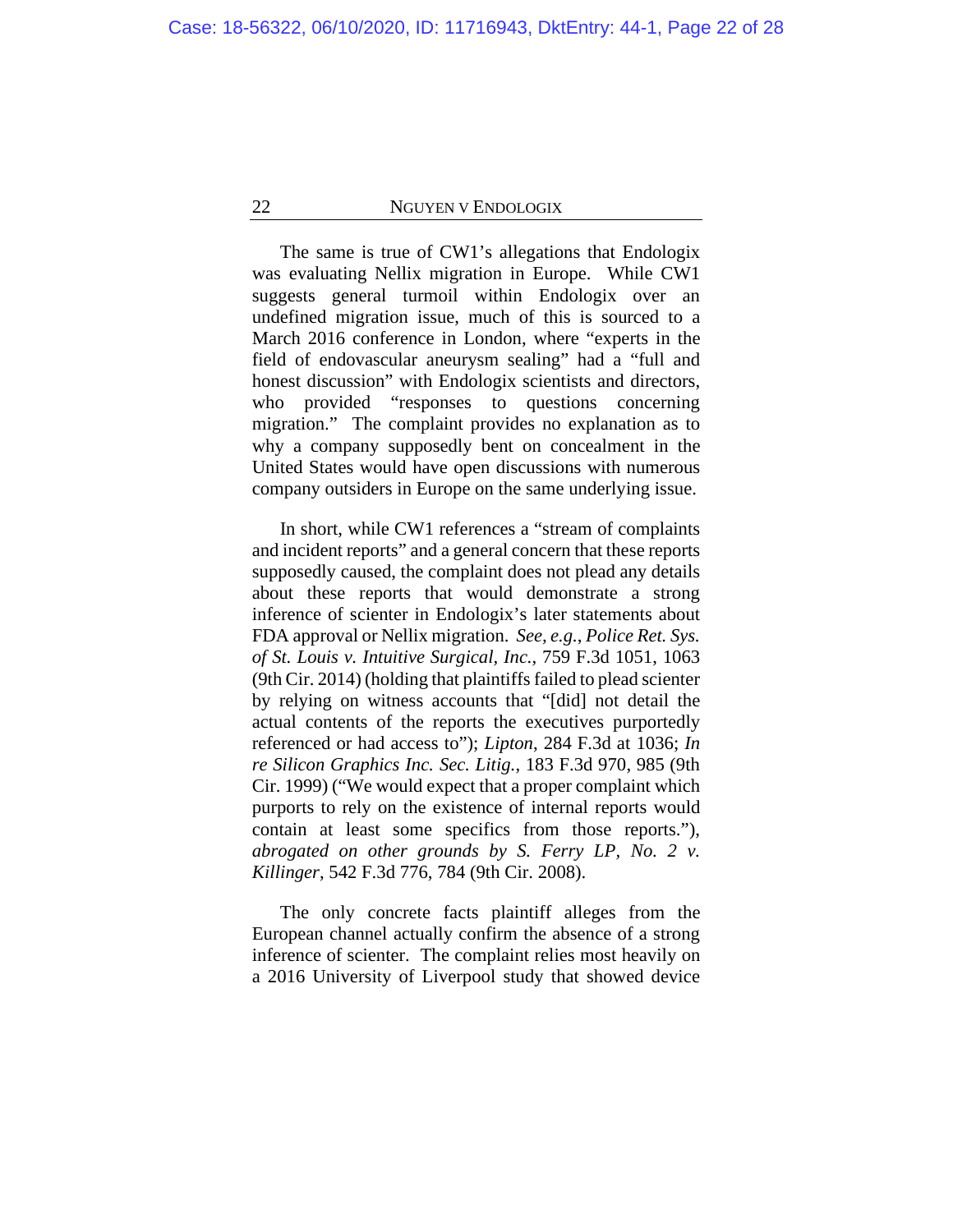migration in 6 out of 35 devices studied, a 17% migration rate exceeding the 2.3% migration rate that Endologix observed in the first year of its U.S. clinical trial. But plaintiff is hard-pressed to build a fraud case around the Liverpool study when she admits in her complaint that defendant McDermott acknowledged and discussed this very study on an investor conference call in June 2016. McDermott also explained that the Liverpool study defined migration as four millimeters of movement, whereas the Society for Vascular Surgery and the FDA clinical study treated ten millimeters as the appropriate benchmark for material migration. Plaintiff does not dispute the fact that, as the Liverpool study itself makes clear, applying the tenmillimeter metric there "would have generated a zero rate of migration," because all devices in the study migrated less than ten millimeters. The Liverpool study thus does not demonstrate that defendants' statements about FDA approval were made with wrongful scienter.

The only other data point plaintiff provides is a 2016 United Kingdom case report about a single patient who was reported to have experienced an eleven-millimeter device migration. But once again, the complaint provides no details on the circumstances of this patient or why this case report should have alerted Endologix to a broader problem with Nellix that would have complicated the prospects for FDA approval. A case report is a report about a single person's medical situation. *E.g.*, *Rider v. Sandoz Pharm. Corp.*, 295 F.3d 1194, 1199 (11th Cir. 2002). There are understandable limitations associated with building a broadbased fraud claim around the unelaborated experiences of just one patient, given the individualized features of any one person's medical profile. But at the very least, plaintiff here has not pleaded facts showing that the United Kingdom case report creates a strong inference of scienter. Indeed, plaintiff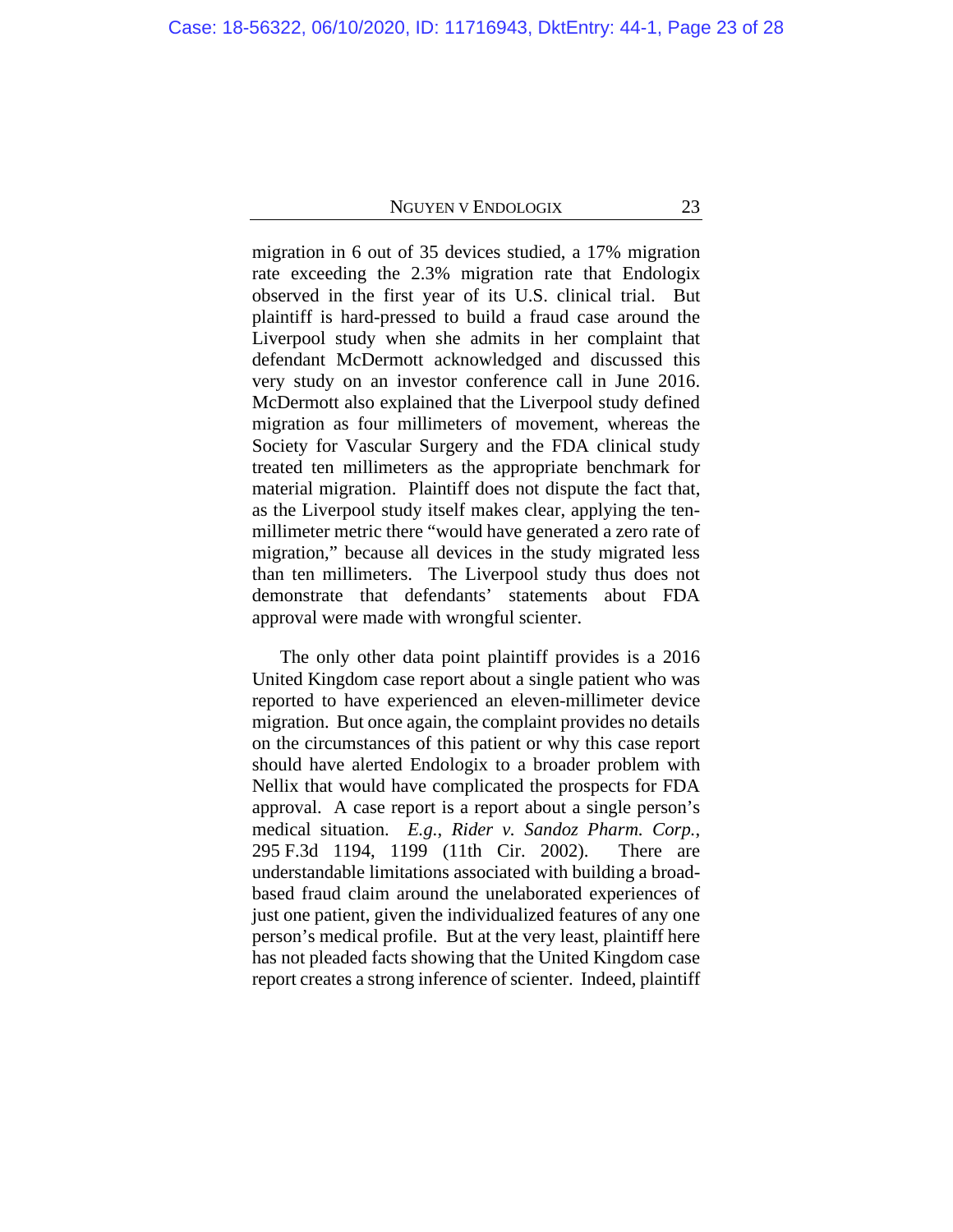effectively acknowledges that some amount of device migration may occur, in casting the 2.3% migration rate in the first year of the U.S. clinical trial as favorable, or at least not problematic.**<sup>2</sup>**

Plaintiff's reliance on *Matrixx Initiatives, Inc. v. Siracusano*, 563 U.S. 27 (2011), is inapt. *Matrixx* rejected the argument that "reports of adverse events associated with a pharmaceutical company's products cannot be material absent a sufficient number of such reports to establish a statistically significant risk that the product is in fact causing the events." *Id.* at 39 (footnotes omitted). No such "brightline" rule is being applied here. *Id.*

*Matrixx* also differs from this case in important ways. *Matrixx* did not involve allegedly false statements about the prospects for FDA approval, but rather, *inter alia*, statements denying reports of adverse events as "completely unfounded and misleading," which contradicted information of which the company was aware. *Id.* at 47 (quotations omitted). Here, by contrast, the plaintiff's own allegations show that Endologix acknowledged the reports of Nellix migration in the Liverpool study and U.S. clinical trial.

In *Matrixx*, moreover, the complaint alleged that the defendant pharmaceutical company was made aware of reports that over ten patients had lost their sense of smell after using the company's drug, and that the company had both followed up on these reports and tried to squelch them, only to then deny there was any issue. *Id.* at 32–33. The

**<sup>2</sup>** Plaintiff alternatively alleges that the FDA was relying on reports from the European channel or that Endologix failed to provide such reports, contrary to FDA regulations. *See* 21 C.F.R. § 814.20(b)(8)(ii). But plaintiff fails to plead sufficient facts to support either theory.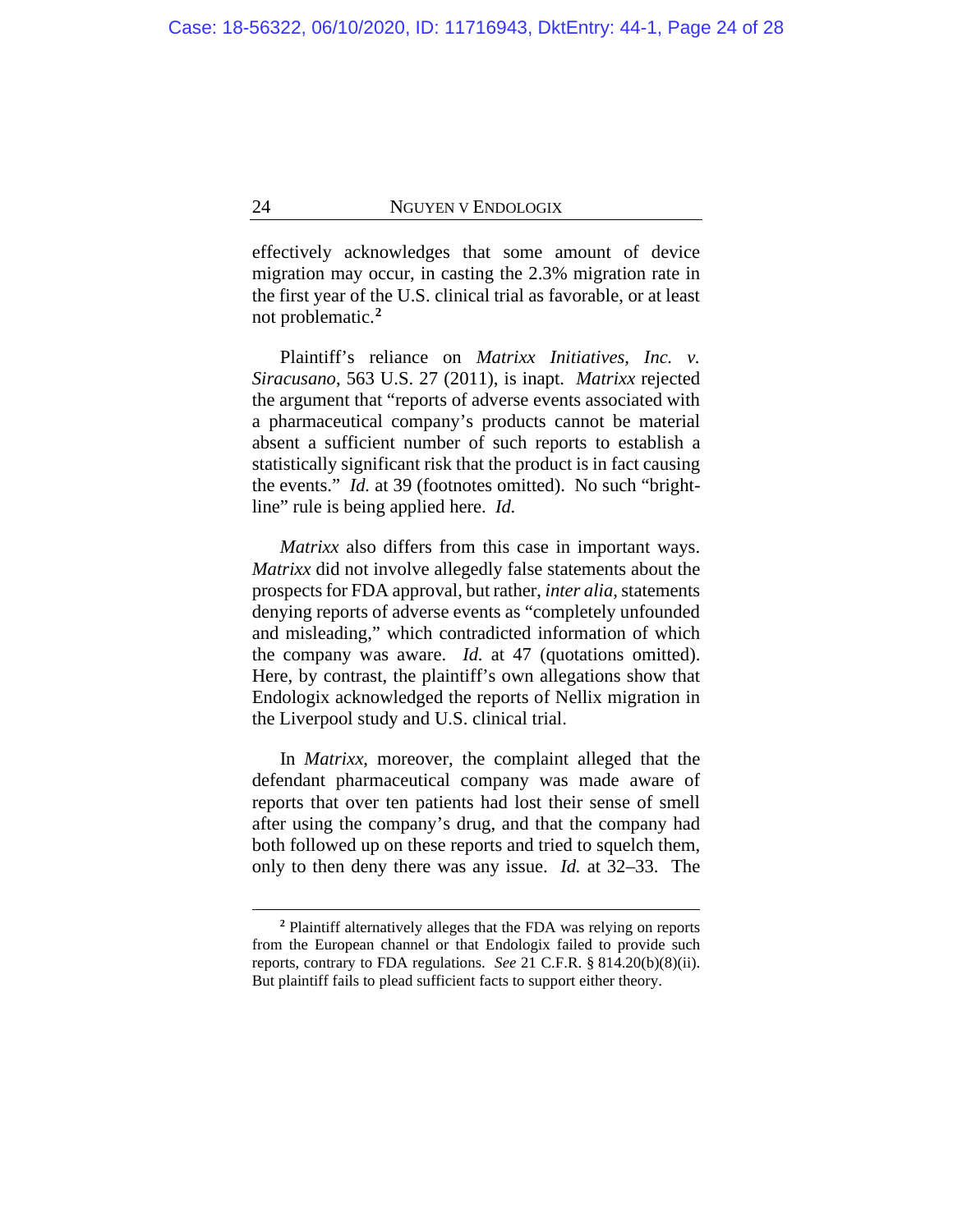allegations here, which are based on the Liverpool study, one case report, and CW1's general description of the European commercial experience, lack comparable detail to generate a strong inference of scienter.

Our decision in *Schueneman*, 840 F.3d 698, also provides no assistance to plaintiff. In that case, a company conducted a clinical trial using rats as part of the FDA approval process. *Id.* at 701. Although the rat study revealed that the drug might cause cancer, the company publicly stated that the results of the study made it confident that the FDA would approve the drug. *Id.* at 708. Because the rat studies were "*the* sticking point with the FDA," we held that the complaint adequately alleged scienter. *Id*. (emphasis in original). In this case, by contrast, there are no particularized allegations that FDA approval of Nellix turned on studies or case reports from Europe, as opposed to the U.S. clinical trial.**<sup>3</sup>**

Where all of this leaves us is that to the extent plaintiff's allegations raise any inference of scienter, we cannot say this inference is "at least as compelling as any opposing inference one could draw from the facts alleged." *Tellabs*, 551 U.S. at 324. The more plausible inference to be drawn

**<sup>3</sup>** Mahboob's May 9, 2016 statement that "Nellix continues to do a fantastic performance outside of the U.S." also does not create a strong inference of scienter. In context, and based on the analyst question that led to it, Mahboob's statement appears to concern Nellix's sales abroad. Regardless, when considered individually and within the complaint as a whole, Mahboob's statement is too unclear to support a strong inference of scienter. *See, e.g.*, *Police Ret. Sys. of St. Louis*, 759 F.3d at 1063; *Zucco Partners*, 552 F.3d at 1000. Plaintiff also does not plead sufficient facts about the alleged departure of certain Endologix employees, *see Zucco Partners*, 552 F.3d at 1002, or the SEC's investigation, *see Cozzarelli*, 549 F.3d at 628 n.2, to give rise to a strong inference of scienter on these bases.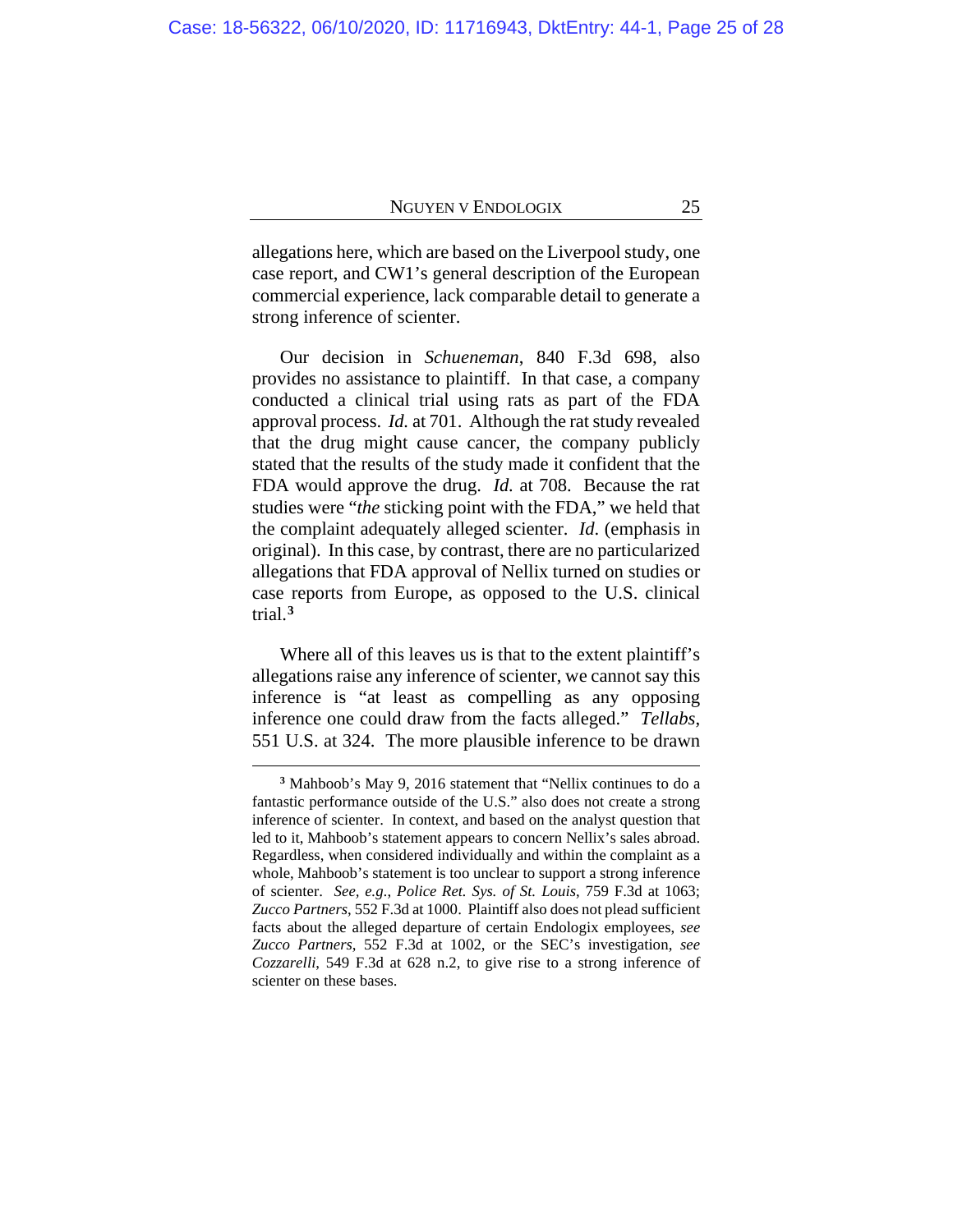from the allegations in the complaint is that defendants made promising statements about the timing of FDA approval based on the initial results of the U.S. clinical trial, but then modulated their optimism when the results began to raise more questions.

In late May 2016, at the beginning of the class period and shortly after it first made positive statements about FDA approval, Endologix released the results from the first year of the U.S. clinical trial. By plaintiff's own allegations, the results were favorable: "100% procedural technical success achieved;" "[a]t the year, the treatment success rate was 94%, achieving the primary effectiveness endpoint;" "[f]reedom from device related secondary interventions was 96.6%, the highest rate ever reported for an IDE study of an endovascular AAA device;" and "[e]ndoleaks were present in 3.1% of patients at 1-year, the lowest rate ever reported for an IDE study of an endovascular [abdominal aortic aneurysm] device."The first-year data showed a 2.3% migration rate, which plaintiff does not characterize as unfavorable and which defendants disclosed.

Then, when Endologix obtained two-year data from the clinical trial showing "an increase in migration" in "some patients," defendants disclosed that information and expressed their belief that the issue could be addressed with a narrowed IFU that excluded patients with "particular anatomies" that were more susceptible to device migration. Plaintiff identifies no sufficient factual basis as to why defendants could not have believed that a revised IFU would allow the FDA to approve the product. (And contrary to plaintiff's argument, McDermott did not then say that Endologix had only "recently" learned about Nellix migration; his comment referred to the "updated data cut" Endologix had "recently" run from the clinical trial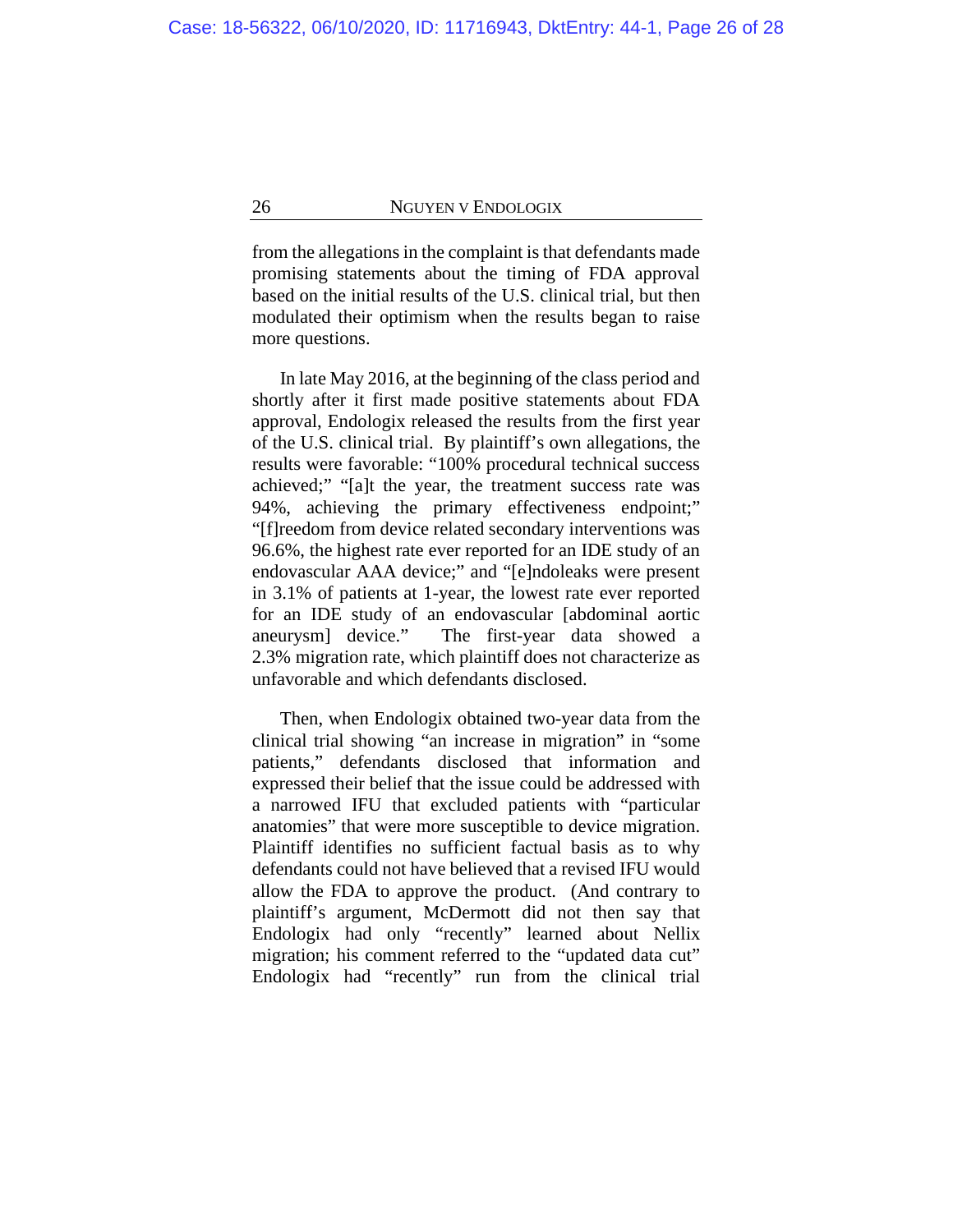database.) Regardless, defendants at this time extended the timeline for estimated FDA approval to the third quarter of 2017. Then, when the FDA requested additional data, Endologix disclosed this development, stating "[i]t was the increase in the rate from year one to year two" that "drove the discussion."

Under the PSLRA, "[a] court must compare the malicious and innocent inferences cognizable from the facts pled in the complaint, and only allow the complaint to survive a motion to dismiss if the malicious inference is at least as compelling as any opposing innocent inference." *Zucco Partners*, 552 F.3d at 991. The complaint cannot go forward here because the more plausible inference from the facts alleged is that defendants based their statements about FDA approval on the status and progress of the U.S. clinical trial, not that defendants were intentionally or with deliberate recklessness seeking to mislead the market about an FDA approval that they knew would never come through. Viewing the allegations in the complaint both individually and collectively, *id.* at 1006, plaintiff has therefore failed to plead a strong inference of scienter. Because the complaint fails to plead scienter, we have no occasion to address defendants' other arguments as to why the complaint may fail to plead other necessary elements.

We hold that the district court properly dismissed plaintiff's claims under Section 10(b) and Rule 10b-5. Because plaintiff's Section 20(a) "controlling person" claims against McDermott and Mahboob require a violation of Section 10(b) or Rule 10b-5, the Section 20(a) claims necessarily fail as well. *See, e.g.*, *In re NVIDIA Corp. Sec. Litig.*, 768 F.3d at 1052; *Zucco Partners*, 552 F.3d at 990.